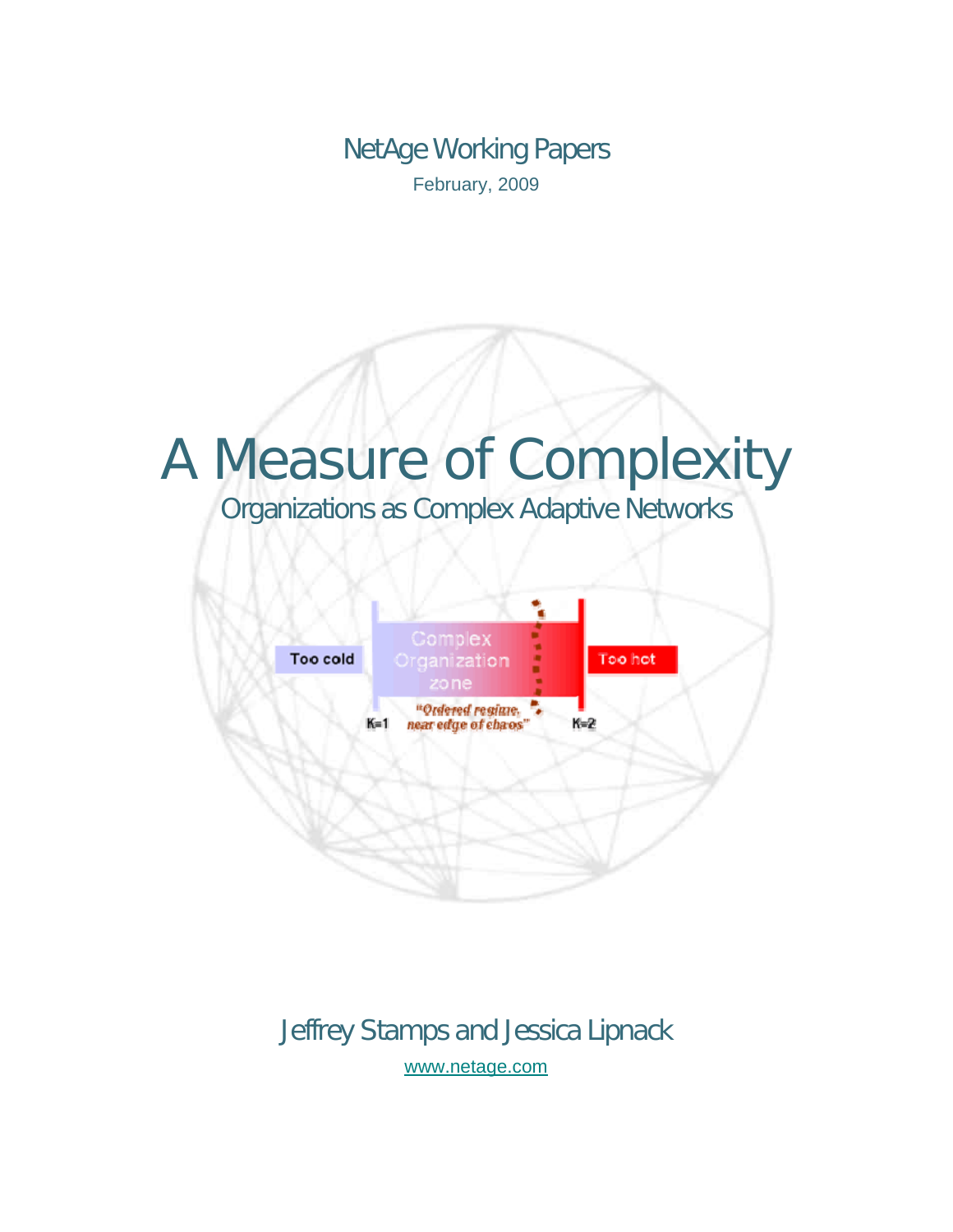

*[NetAge Working Papers](http://www.netage.com/pub/whpapers/index-white.html)* set out a new theory and practice for organizations. We feel compelled to publish these papers now as an urgent response to the collapse of traditional hierarchies and bureaucracies as evidenced by the current economic debacle. As the economic crisis deepens in 2009, we believe that now is the time for new ideas, new concepts, and new theory to come forward, approaches that will allow all kinds of organizations whether large or small to reorganize in smarter, better, and faster ways.

In this paper, we apply complexity concepts to organizations and define a "complex adaptive network" tuned for organizational use. This context underlines the importance of combining the vertical reporting 'reproductive' links with the complementary but less-recognized horizontal process links of a 'work relationship'.

This is also speculative paper. We set out a step-by-step recipe for calculating and using "K"—the putative measure of complexity and interdependence—in any organization, large or small. We then look to those players one link (neighborhood), two links (community), and more (environment) away and speculate about K values for external boundaries. We end with "intelligent collaboration."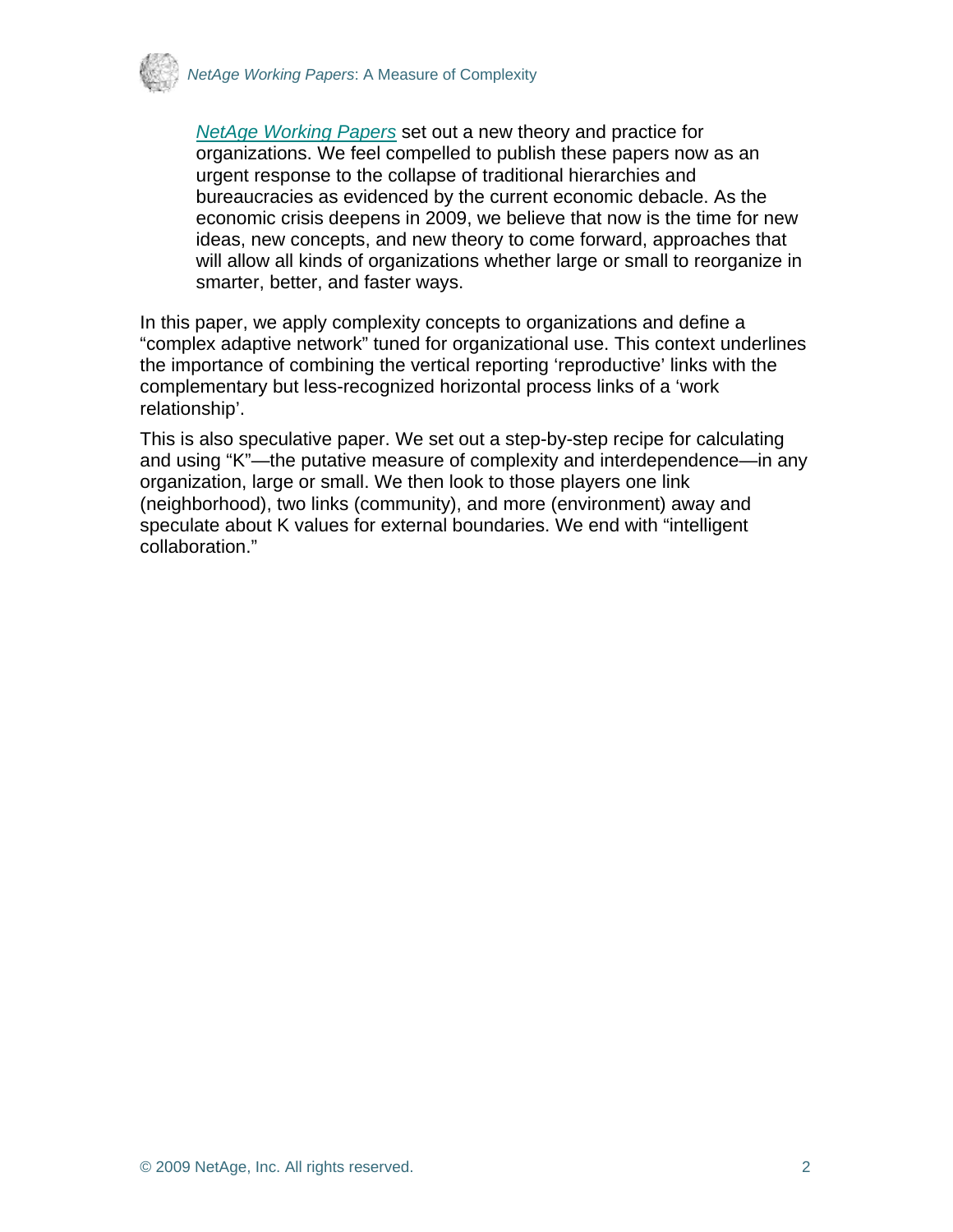

# Related Writing

#### **[NetAge Reports](http://www.netage.com/pub/whpapers/index-reports.html) on Reorganization**

- #1 - [The Digital Reorganization Chart](http://www.netage.com/pub/whpapers/NAReports/NARpt01_USGov-org.pdf)
- #2 - [Analyzing the Organization as a Network](http://www.netage.com/pub/whpapers/NAReports/NARpt02_USGov-anal.pdf)
- #3 - [How to Reorganize Virtually](http://www.netage.com/pub/whpapers/NAReports/NARpt03_USGov-reorg.pdf)
- #4 - [Organizing at the Edge of Chaos](http://www.netage.com/pub/whpapers/NAReports/NARpt04_org-at-edge.pdf)

Full report - [Reorganization: How to Create Smarter, Better, Faster Organizations without Moving](http://www.netage.com/pub/whpapers/NAReports/NARpt-vReorg_full.pdf)  [the Boxes Around](http://www.netage.com/pub/whpapers/NAReports/NARpt-vReorg_full.pdf)

#### **[Working Papers](http://www.netage.com/pub/whpapers/index-white.html) on**

#### **Management Science for Networked Organizations**

[Principles for Reorganization: How to Mix Levels, Span, and Size to Maximize Communication](http://www.netage.com/pub/whpapers/whpapers/WP_Principles-reorg.pdf)  [and Decision-Making](http://www.netage.com/pub/whpapers/whpapers/WP_Principles-reorg.pdf)  [The Virtual, Networked Organization: How One Company Became Transparent](http://www.netage.com/pub/articles/articles%20-%20new/Virtual%20Networked%20Org_pg-proof.pdf) [Organizational Networks: Core Concepts of People, Positions, and Relationships](http://www.netage.com/pub/whpapers/whpapers/WP_Core%20Concepts.pdf) [The Stadium Parable: Making the Organizational Network Concrete](http://www.netage.com/pub/articles/articles%20-%20new/Stadium-parable-doc_01Oct07.pdf)

[Revolution in Networks: Applying the New Science of Networks to Organizations](http://www.netage.com/pub/whpapers/whpapers/WP_Network%20Science.pdf)  [A Measure of Complexity: Organizations as Complex Adaptive Networks](http://www.netage.com/pub/whpapers/whpapers/WP_Complexity.pdf) [A Systems Science of Networked Organizations](http://www.netage.com/pub/whpapers/ISSS_2000.pdf)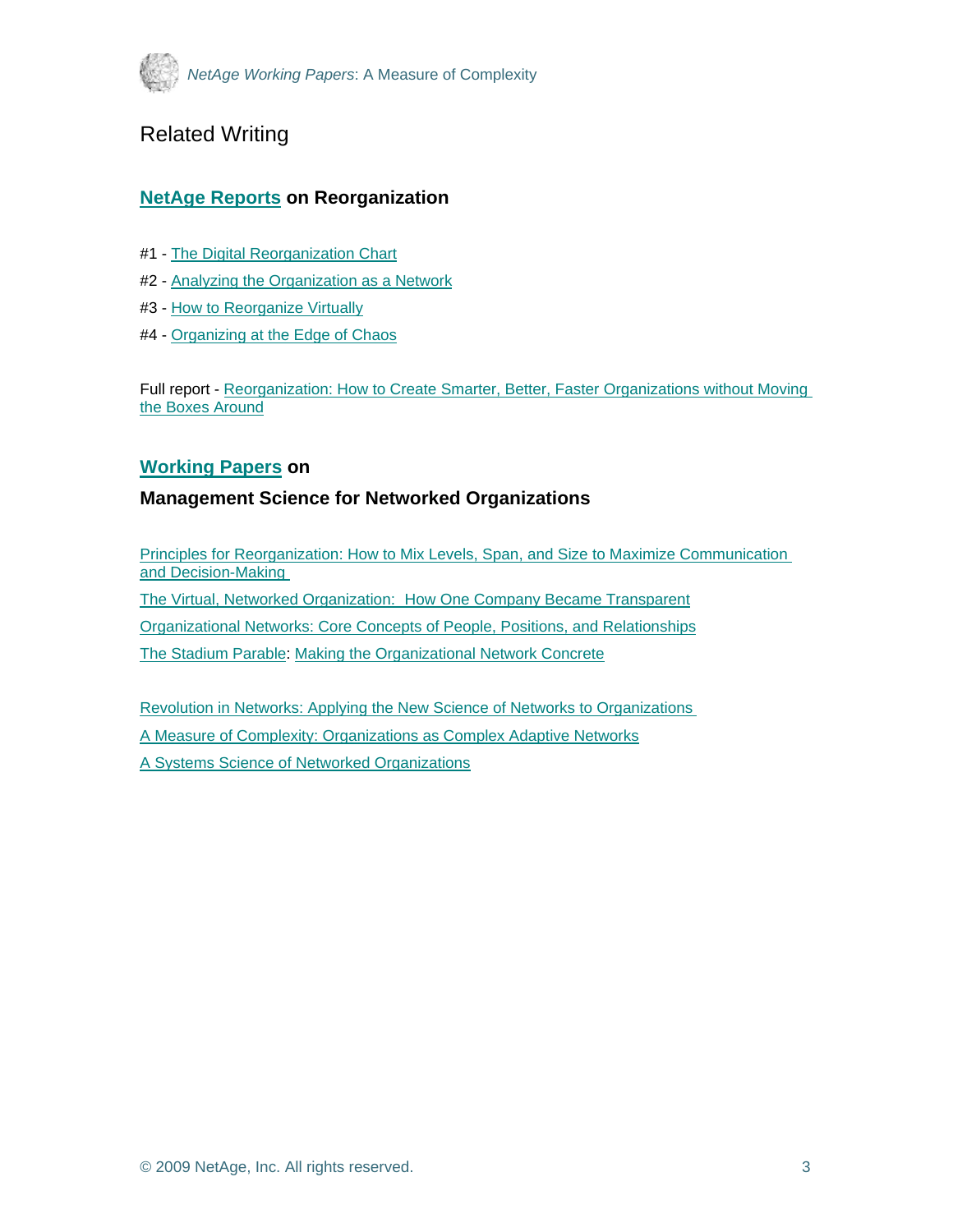

# **Table of Contents**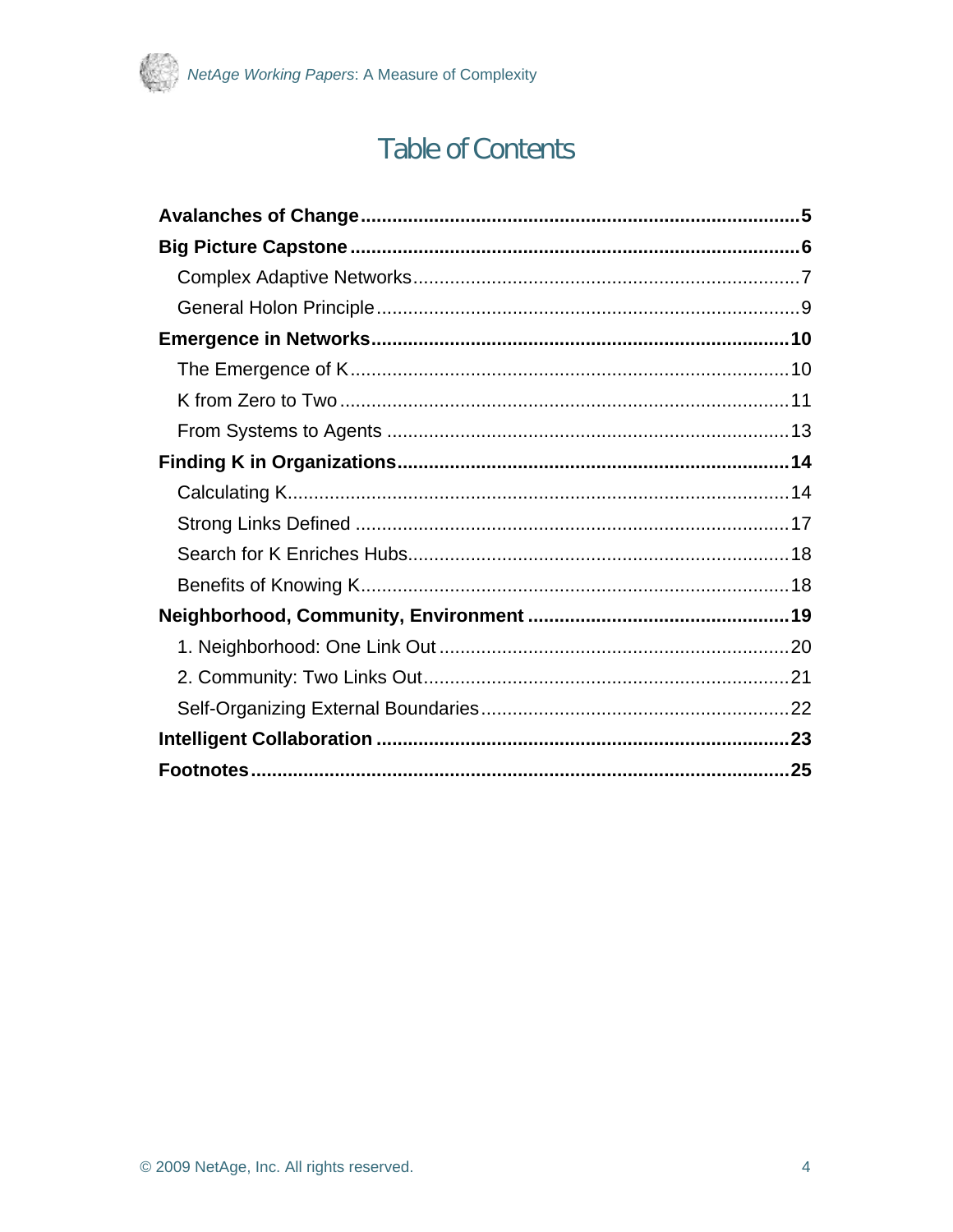<span id="page-4-0"></span>

# **Avalanches of Change**

*We live in an age of avalanches, very near the edge of chaos, just beyond the confines of order. Great processes like evolution, creativity, innovation, and just plain survival operate everyday in the zone that spans order and chaos.* 

As the great revolutions of our time cascade us with vast variety, our collective social environment has become of supercritical importance. In such times, the "butterfly effect" of chaos, where small cause works great change, rises as hurricanes from gentle breezes, born in turn from faint rustling a world away.

How do such moments feel? They're remarkably like the day we first drafted this page, October 28, 2004. That moment, for us, was the day after our hometown baseball team, the Boston Red Sox, won the 100<sup>th</sup> World Series. For the first time in 86 years, they broke a legendary sports curse, imposed when the Boston team sold its star player, Babe Ruth, to their arch-rivals, the New York Yankees. An entire planet of sports fans was aware, for a moment in 2004, of how a selfdescribed "group of idiots" played at the edge of chaos and prevailed 4-0 in a best-of-seven championship series. This win, unusual but not too strange, had followed an improbable feat unique in the previous 99 years of play. They came from behind (down 3-0) to four straight wins in league championship against their ancient foe, the Yankees. That the Red Sox then broke "The Curse of the Bambino" during a lunar eclipse right in the middle of the last game of the World Series, the blood-red moon hanging over St. Louis and visible in Boston under clear skies…well, the odds of this? They are very slim.

Of greater moment that day for all those who didn't live in Red Sox Nation was the looming U.S. presidential election the following week. Four years earlier, the world saw the butterfly swoop into American democracy as a hanging chad and land in the Supreme Court, bringing George W. Bush to power. Four years later, the U.S. political situation was super-critical again, only more so. (Never mind that it was a Red Sox fan, John F. Kerry, carrying the banner of opposition into the 2004 presidential election.) All agreed that the volatility of the moment promised another collision between fluke and fate.

Why were we all holding our breath? For Red Sox fans, the last out in the last inning of the last game was a gigantic exhale, relief from breath-taking anxiety based on long experience that one tiny event—a missed ball or swing of the bat—could change the course of history. For political fans, and citizens of the world, our collective breath was taken away by our shared sense of the instability of the moment. We all feared the butterfly's flap. What little events would tip elections and unleash avalanches of unforeseen consequences?

We did not need the outcome of the election to know that both American and global civilizations will grow only more volatile in the years ahead. Both U.S. presidential campaigns in 2004 presented visions of apocalyptic change, albeit with different protagonists. It was not so different in the election of 2008. The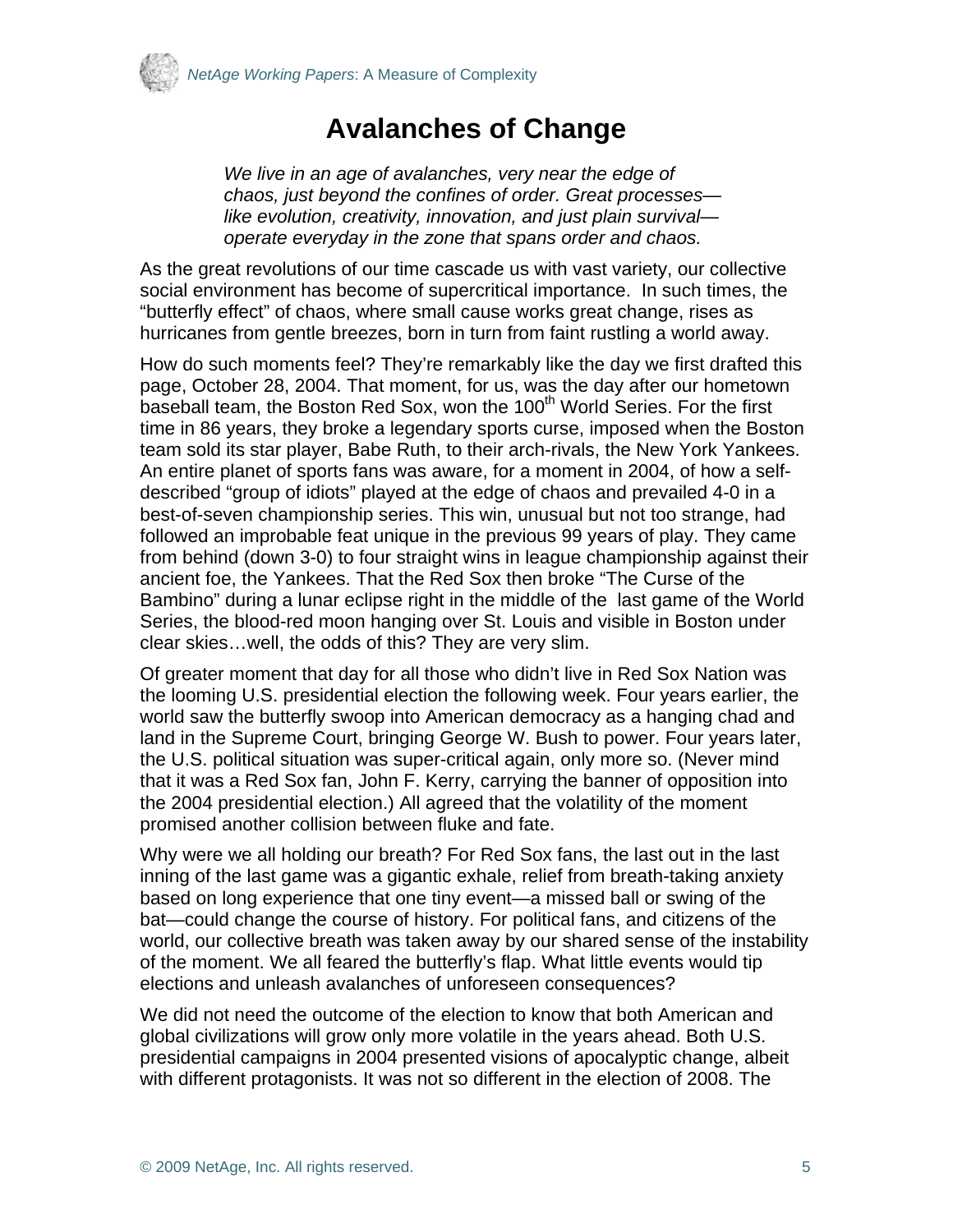<span id="page-5-0"></span>

volatility because only too evident as that campaign rose to its climax, and the global economic crisis rose to a roar.

For some, we are in an ongoing struggle between good and evil, centuries, even millennia old; for others, the conflict is between tradition and progress, fundamentalism and the future. In either view, a great struggle is underway and ongoing, elections and wars only events along the way.

New technology and globalization have made this larger moment of complexity inevitable. Forces of order and chaos must clash, feeding pressure for resolution into one of the two competing states. Over the long view, change has won out, riding the back of evolution toward greater complexity. Along the way, however, the evolutionary course zigzags its way to progress, catastrophes followed by leaps ahead, chased by small falls, and then by avalanches of change.

Today, in this era of so much potential for catastrophe – environmental, nuclear, terror, and economic—we as a global civilization (perhaps even as a species) are zooming high without a net. As the human crowd, we have an unease born of our knowledge of how a small error can lead to now unimaginable catastrophe. Our gut wrenches as we fear to look at just how far back we might be set. But, then, a small success here, a little invention there, can propel us—we don't know how far—forward.

We are looking to get an organized grip on ourselves.

*How do we greatly expand our ability to work together? We can radically improve our organizations. Not by changing people, but changing how we organize ourselves. Let people be people—in better, smarter systems of collaboration.* 

# **Big Picture Capstone**

We are more than we imagine, together much more intelligent than any of us alone. *We,* acting together in small groups and large as integral entities, as an *us*, are the next really big step in evolution beyond the human organism, beyond us as individuals.

We are naturally networks. Organizations are part of the natural order of things, one kind of system of parts and relationships. Networks of organisms have evolved on top of the evolution of sentient species.

Every big picture view of systems on this planet sets out the same huge steps. This whole-part staircase of increasing complexity includes:

- *Atoms* (themselves complex) that combine into
- *Molecules* that comprise
- *Cells*, which, 500 million years ago, organized as
- *Organisms*, now tipped with you and me, that combined into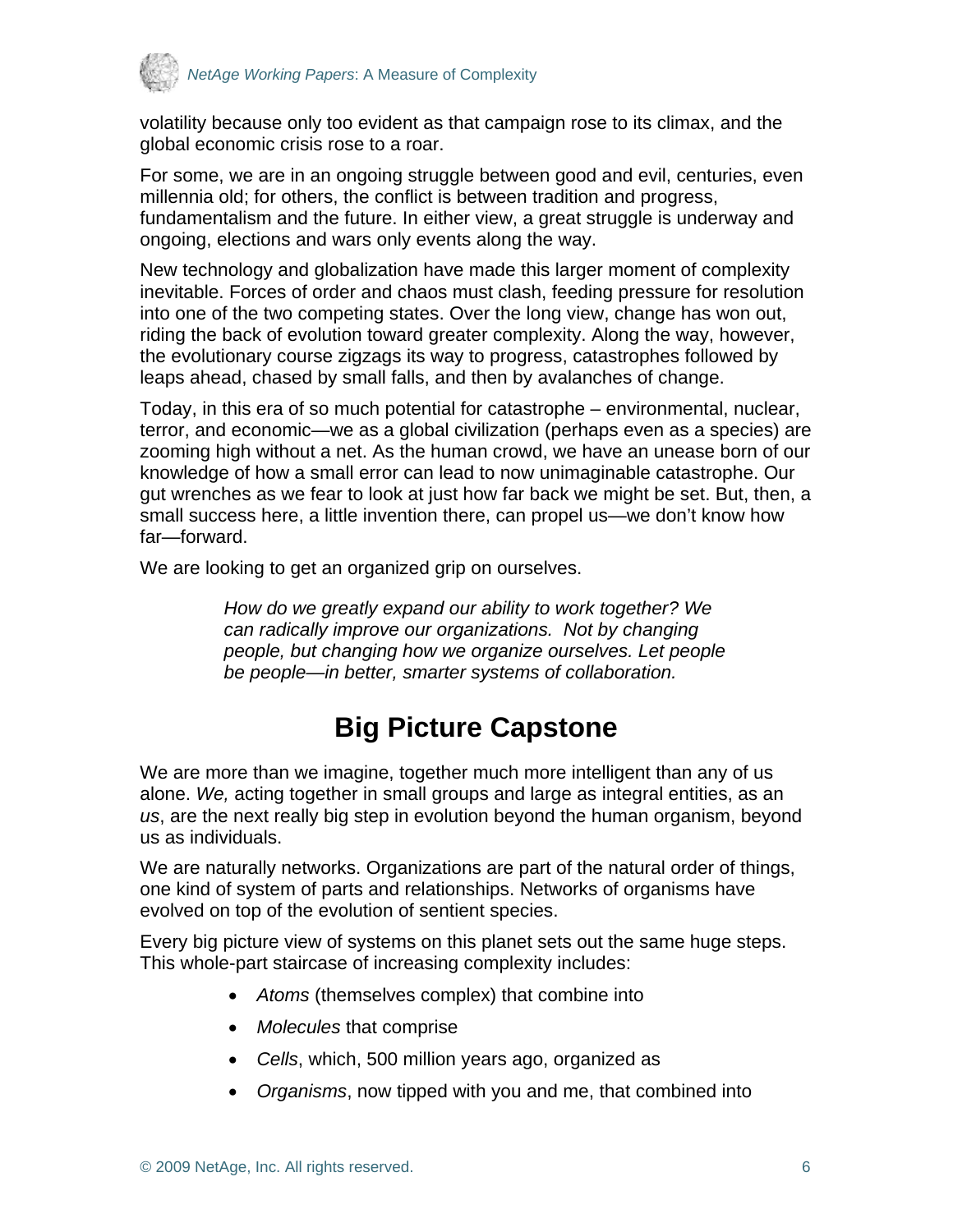<span id="page-6-0"></span>

• *Organizations*, clearly already the next step in the planet's evolution.

That our organizations are our successors in the march of evolution seems obvious from the pattern, yet it can be so difficult to see. Since *we* comprise an organized *us*, we are as fish in the sea. We need a way to see our surrounding medium—an ephemeral configuration of ephemeral organizations of ephemeral nodes and links.

#### **Complex Adaptive Networks**

Complexity scientists casually use the term "agents" to reference both a single system and a group of systems. When agents (systems) interact to produce a new level of organization (assemblies of systems), emergence takes a very big step. This is where we focus here, the system that arises from self-organizing agents, the "complex adaptive *network*."



Figure 1: Black Box Systems vs. Glass Box Networks

Since complexity scientists invariably treat multifaceted *systems* as *networks*, this may seem a small point of terminology. However, after a quarter-century of studying human networks in place of human systems, perceiving organizations through network glass boxes rather than black box systems (see Figure 1), we think it is important to call a network a network. To define it then:

> *An organization is a complex adaptive network of people in a configuration of positions. People who populate an organization are themselves complex adaptive systems.*

Applied to organizations, the network concept helps us see both configurations of relationships and collections of constituents. So, are organizations complex?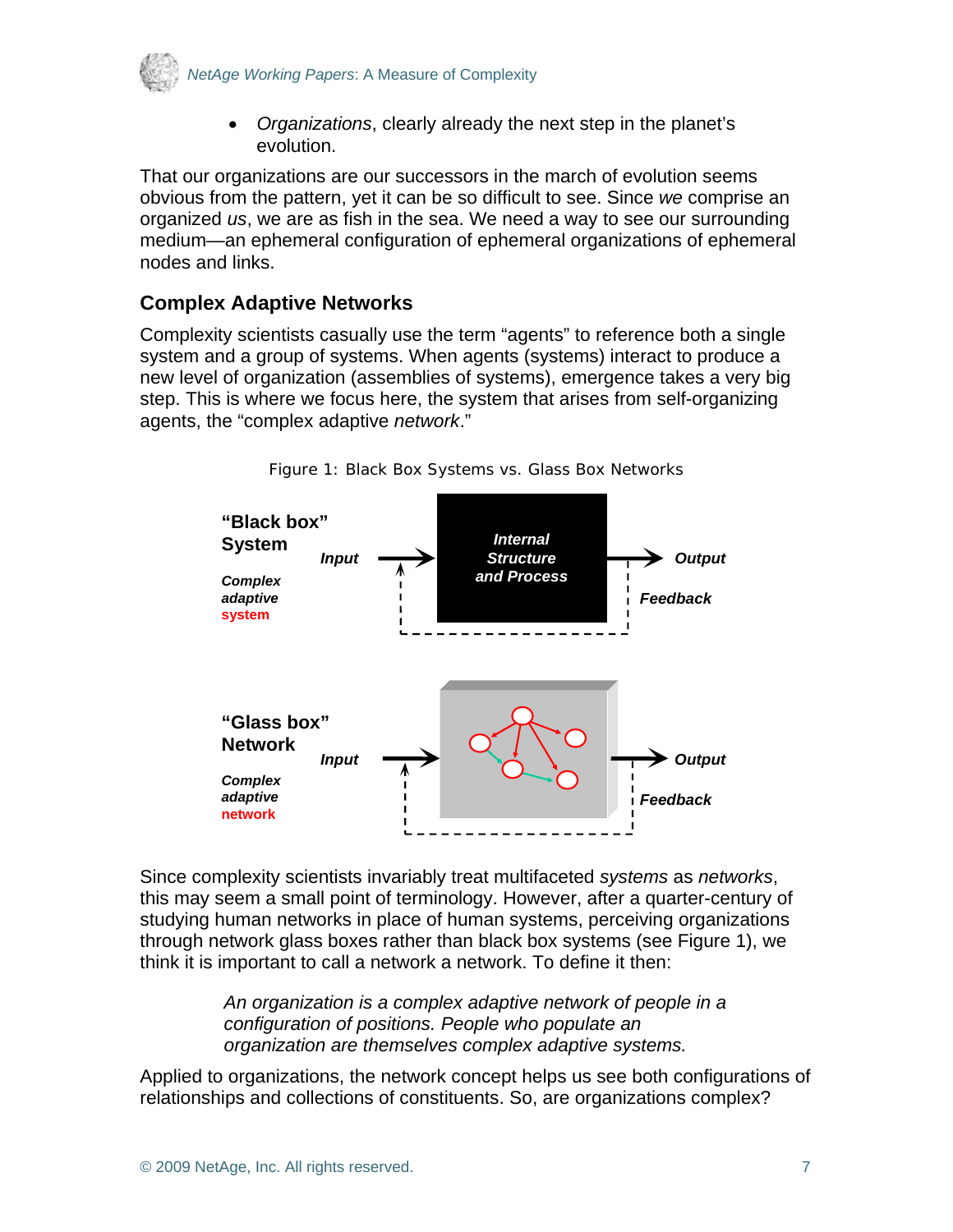

In the sequence of terrestrial steps in the Big Staircase of Evolution (*atoms, molecules, cells, organisms, organizations),* cells and multi-cellular organisms are on everybody's list of complex adaptive systems. There is some question about where to cut off the low end of the complexity scale. Specifically, can molecules meet the tests of complexity? Murray Gell-Mann, the Nobel-winning particle physicist, regarded as the *eminence grise* of complexity theory, thinks not. His colleague, Stuart Kauffman, on the other hand, thinks so, having tuned his brand of complexity theory to read molecular networks. Some complexity thinkers, like Harold Morowitz, trace complexity principles and patterns back through the evolution of atoms and particles to the formation of the Universe itself. [1](#page-24-1)

But at the high end of complexity on earth, Kauffman, Gell-Mann, Morowitz, legions of systems theorists, and nearly everyone else who's thought about it agree: When conscious, symbol-wielding beings gather into organizations, we undoubtedly have a complex adaptive system on our hands. Or, we would say, a complex adaptive *network*.

Naturally, systems of compound structures are more complex than their parts. Thus, integrated assemblies of us must be more complex than we are as individuals. Our approach is to root this extra measure of complexity in the objective design of the configuration, in the chart of the positions rather than in the subjective people who flow through it.

Organizations are multi-organisms like organisms are multi-cells. The where and how of every cell in the body is connected to every other cell through a configuration that has evolved over the more than three-billion-year span of life on earth. Moreover, each cell just happens to have a copy of the whole organism plan tucked away in its own internal machinery.

The ability of cells and organisms to model the world is one hallmark of complex adaptive systems. In Gell-Mann's view:

> *A complex adaptive system acquires information about its environment and its own interaction with that environment, identifying regularities in that information, condensing those regularities into a kind of 'schema' or model, and acting in the real world on the basis of that schema.[2](#page-24-2)*

The taxonomy of interrelated jobs is a schema, a pattern of regularities. Such a model provides a view of the organization's internal world and how it interacts with the world beyond its borders. This schema functions as an organization genotype, a condensed code that unfolds as a map of the whole organism.

We saw the level-by-level growth of our Eleum case study's configuration as it unwound from its origin, the CEO, over a nine-month formation (see "[Revolution](http://www.netage.com/pub/whpapers/whpapers/WP_Network%20Science.pdf)  [in Networks"](http://www.netage.com/pub/whpapers/whpapers/WP_Network%20Science.pdf)). Eleum's design, its initial schema, came to life with the hiring of people into newly minted jobs, starting with the anchor position. We've gathered, visualized, and analyzed current data about the configuration, revealing the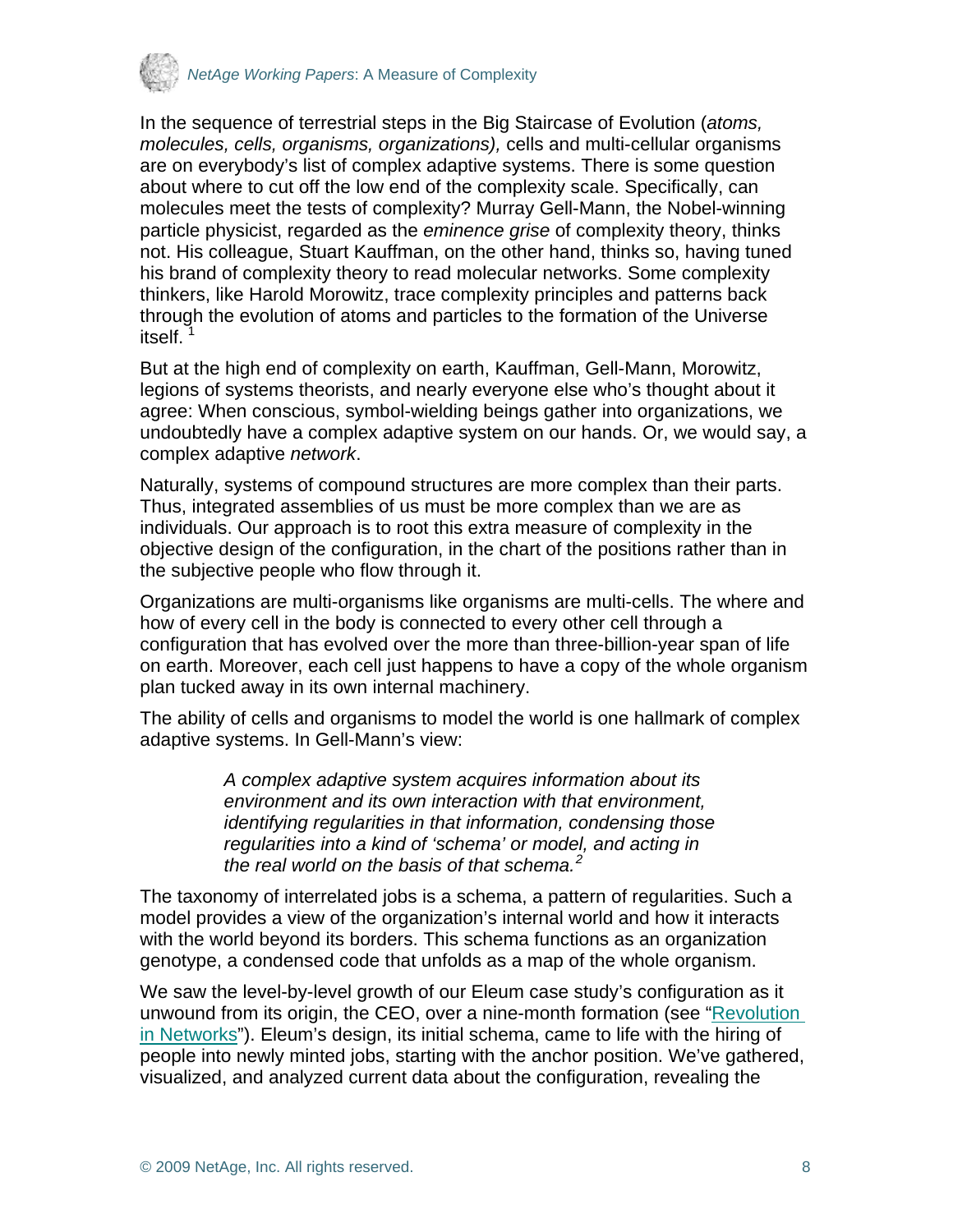<span id="page-8-0"></span>

unfolding of the plan and the modifications made since its inception (see ["The](http://www.netage.com/pub/articles/articles%20-%20new/Virtual%20Networked%20Org_pg-proof.pdfhttp:/www.netage.com/pub/articles/articles%20-%20new/Virtual%20Networked%20Org_pg-proof.pdf)  [Virtual, Networked Organization](http://www.netage.com/pub/articles/articles%20-%20new/Virtual%20Networked%20Org_pg-proof.pdfhttp:/www.netage.com/pub/articles/articles%20-%20new/Virtual%20Networked%20Org_pg-proof.pdf)").

The schema of this 100-year-old company is heavy with history. It bears traces of countless ancestor jobs, ways of making a living that have been honed over time, some for millennia and centuries, others for decades and years. The organization is still shaping itself, racing along, bumping into the world, learning and adapting as it goes. Inside, the configuration of positions struggles to keep up, morphing as needed—or crashing when it can't.

## **General Holon Principle**

Arthur Koestler, the great Hungarian novelist and systems theorist, originally coined the word "holon.<sup>"[3](#page-24-2)</sup> With it, he concisely captures the idea that everything—atoms, cells, solar systems, cars, people, everything—is simultaneously a *whole* in and of itself and a *part* of something larger: Systemswithin-systems-within-systems. Called "hierarchy" by scientists, the holon principle captures the widely-recognized idea that life, the universe, and everything in between structures itself in levels—sub-systems comprising systems within supra-systems.<sup>[4](#page-24-2)</sup>

Why is the holon principle so universal and so powerful?

Nobel Laureate Herbert Simon calls hierarchy the "architecture of complexity." In arguably the most famous and oft-cited paper in systems science,  $5$  Simon says that complexity evolves from simplicity through subsystems which have "stable intermediate structures," subsystems sturdy enough not to pull apart. Hierarchies predominate in nature, he says, because "hierarchies are the ones that have the time to evolve."<sup>[6](#page-24-2)</sup>

Simon's insight is reflected in the structure of systems across every domain, from physical to biological to social systems—and even that of systems theories themselves. Hierarchy is the most-universally recognized, fundamental, systems principle. Natural systems like organizations cope with increasing complexity by evolving a hierarchy of levels, following a profound, natural design principle.

Organizational experience also leads to this multi-level conclusion. Scientific models of organizations must account for the near-universal presence of hierarchy observed in real-world instances of even the most networked organizations.

#### *As a matter of evolution, principle, and experience, it is highly likely that real organization networks reflect hierarchy.*

This hierarchy requirement presents a challenge. Both Albert-Laszlo Barabási and Duncan Watts have written that understanding how hierarchy shows up in networks is at the cutting edge of the new science. We have shown that, at least in organizations, hierarchy may be considered a special case of a network. Organization networks are inherently hierarchical in the scientific sense of level structure.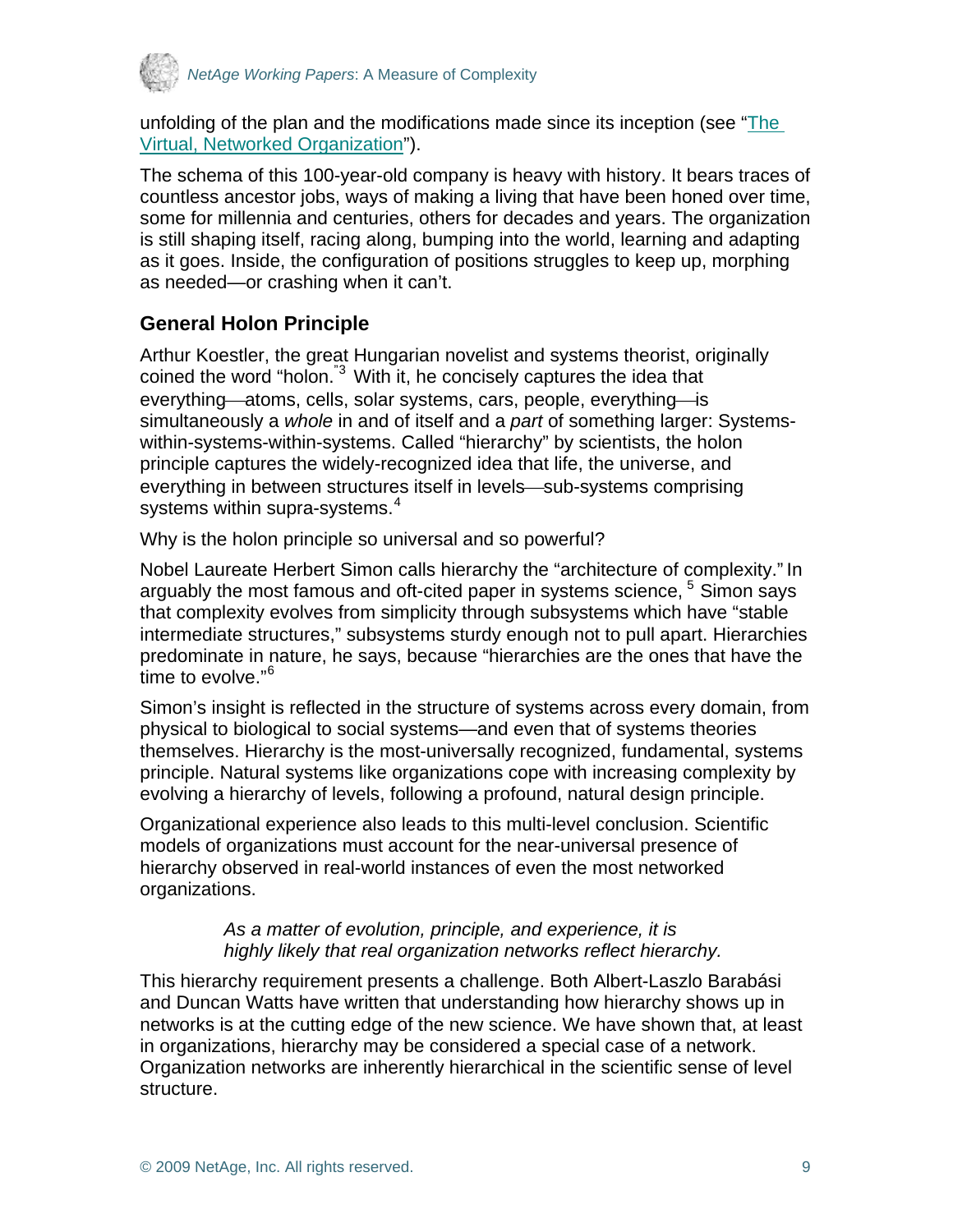<span id="page-9-0"></span>

Hierarchies, multi-level structures, emerge from successive processes of emergence.

# **Emergence in Networks**

The first standard network model was developed in the 1960s by mathematicians Paul Erdõs and Alfred Rényi. They assumed that nodes—e.g., people, cells, molecules, and atoms—and their interactions are so complex that it is best to render them simply. To do so, they chose uncomplicated structures—either random systems or highly-structured lattices. To study networks as nothing more than a mesh of points and lines, they developed and applied "graph theory."

Perhaps their most notable finding comes from their proof of *emergence*, the remarkable property of self-organization. In both simulations and physical experiments, networks perform the same magic trick. When links are added oneby-one to populations of nodes, something remarkable happens when the average number of links per node approaches one. Suddenly, a whole "giant cluster" *emerges* out of the fragments of random connection. In a flash, most of the previously-isolated nodes spontaneously link up into a single network. This step-change transformation, where each node has one link, has been confirmed in research across many scientific domains. The whole becomes something more than all the disconnected parts; synergy happens. Emergence is at the core of today's cutting-edge studies of chaos and complexity, elaborated with mathematical elegance.

One node, one link? Sound familiar? Are the hierarchies we live in the logical equivalent of an emergent giant cluster? In our study of Eleum's hierarchy, are we in fact detailing its giant cluster infrastructure?

#### *A hierarchy may be a standing wave of emergence.*

There is something creative in the heart of human hierarchy. It is a dynamic structure continuously reforming as it self-organizes, cycling rhythmically through increasing chaos to moments of spontaneous coherence.

#### **The Emergence of K**

Today, the light of emergence shines most brightly in complexity science. Complexity thinking is the artful juncture of systems concepts, new network mathematics, updated catastrophe-chaos-avalanche theories, and its own strong focus on self-organization and emergence.

Particularly brilliant is the fundamental premise of this school of thought: that evolution—the branching that matters to us—expands relentlessly toward greater complexity. Evolution does not trend toward more order as most systems theorists have assumed. Indeed, the new view is that emergence and selforganization live somewhere *between order and chaos* in a dynamic zone of complexity.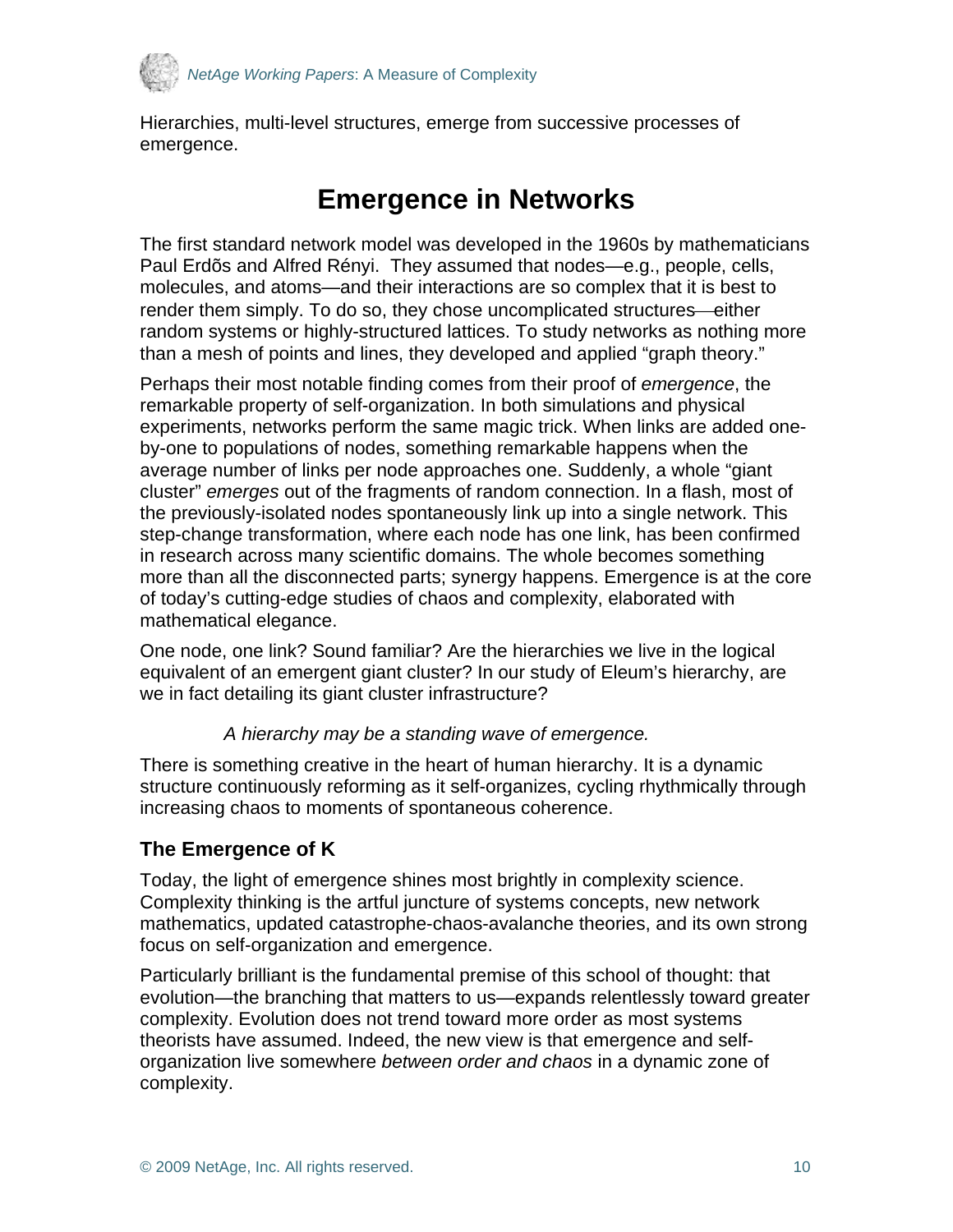<span id="page-10-0"></span>

Luckily for us, the general theory comes neatly packaged in chunks of "complex adaptive systems." Complexity scientists inevitably model these chunks as networks, which fit very nicely with our conceptual framework for organizations. Complexity offers us more concepts and tools to supplement the new network science we already are applying. Especially attractive is the promise of ways to look closely at that rich but elusive gap between order and chaos.

Enter Stuart Kauffman. Kauffman blew our socks off with "K." In his book, *At Home in the Universe*, he writes*:*

> *Whence cometh the order? The order arises, sudden and stunning, in K=2 networks…. I hope this blows your socks off. Mine have never recovered since I discovered this almost three decades ago. Here is, forgive me, stunning order... Order for free.*

Calculating K is extraordinarily simple, the ratio of links to nodes.

*K = links / nodes* 

Nodes and links are, after all, the warp and woof of the human networks we have been exploring for a quarter century. Kauffman, a Santa Fe Institute founder, MacArthur Fellow, and evolutionary biologist, had gotten our attention.

## **K from Zero to Two**

The journey from a state where K equals zero, where nothing is connected, to a state where K equals two, makes for a fascinating story with predictable challenges: Like every great journey, there are two major trials along the path, two points of emergence. The first transition appears as K approaches one; the second marks "the edge of chaos" when K nears two.

When K is equal to zero, the world is network-free. There are nodes but no connections among them. What happens if you just start to add links, the classic experiment in first-generation network science? Collect a population of nodes together, then connect them randomly, one link at a time. For most of the ride, nodes remain fragmented, standing alone or joining up in pairs, with an occasional small clump forming. As the average number of links per node climbs toward one, things thread together more. Just as K approaches one, a giant cluster emerges where most of the nodes now connect, forming a single system.

Here a new level of organization arises out of the previously isolated parts. This is the first boundary condition of one link per node. A phase transition occurs. An interconnected whole emerges from a critical mass of relationships among parts. In complexity terms, greatest order prevails when K is equal to one, tendering maximum rigidity with minimum flexibility.

We recognized this pattern. It was Eleum's hierarchy. Quite simply, the pattern of one solid-line reporting link per node produces a network state where K equals one. So, we thought, what happens when K goes beyond one and approaches two? What about beyond two?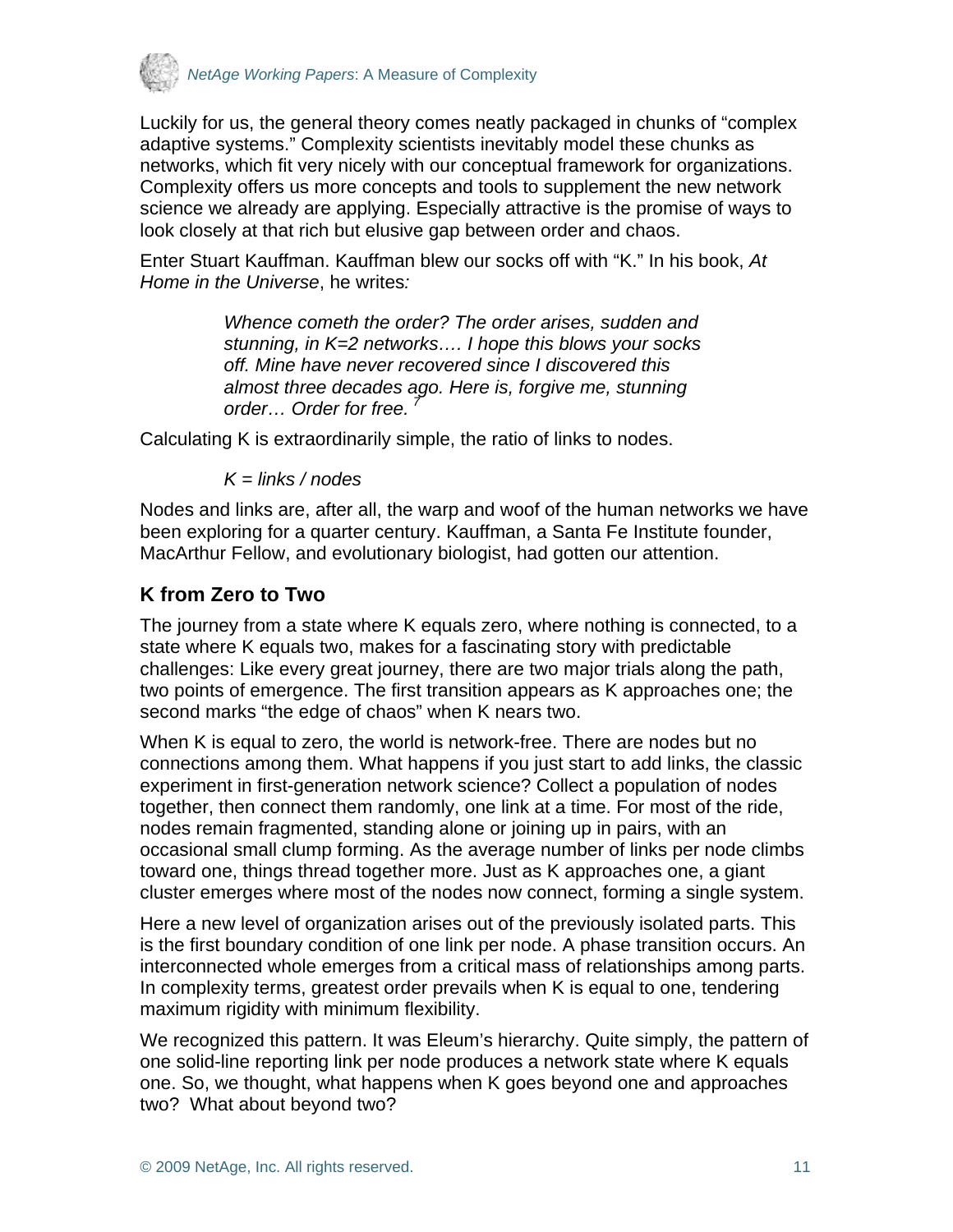

Kauffman gets to a network where K equals two starting from a state of chaos, where everything is connected to everything else. Chaos maxes out when all nodes are connected to all other nodes  $(K = N-1)$ . From here, Kauffman begins to patiently cut connections among the nodes. Remarkably, he has to remove the vast preponderance of links before closing in on the second point of emergence, where K is equal to two.

What Kauffman calls "stunning order" shows up when K equals two. The network of relationships itself provides what he terms "order for free." He had found the point where the laws of complexity apparently decree that self-organization begins. After many years of work, much of it with genetic regulatory networks, Kauffman observes that complex systems seem to need to stay inside the boundary of order, yet get as "near the edge of chaos" as possible, or necessary, to survive (see Figure 2).



Figure 2: Optimal Configuration Near Edge of Chaos

What does chaos mean for organizations? To call it chaos when every node is connected to every other node, like a close friendship network, is startling. Small groups may work with all-to-all connections, but what happens when you're talking about large groups of 500, enterprises and institutions of 10,000 or 100,000 people, or even rare organizations of millions like the U.S. or Chinese governments? The combinatorial options quickly become hyper-astronomical as the population of nodes increases. To be precise, the number of possible relationships among any number (N) of nodes is calculated as two raised to the  $N<sup>th</sup>$  power. Once the number of interacting nodes goes beyond a few digits or so, the range of all possible occurrences becomes like the number of atoms in our body with 27 trailing zeroes, soon outstripping the number of atoms in the Universe.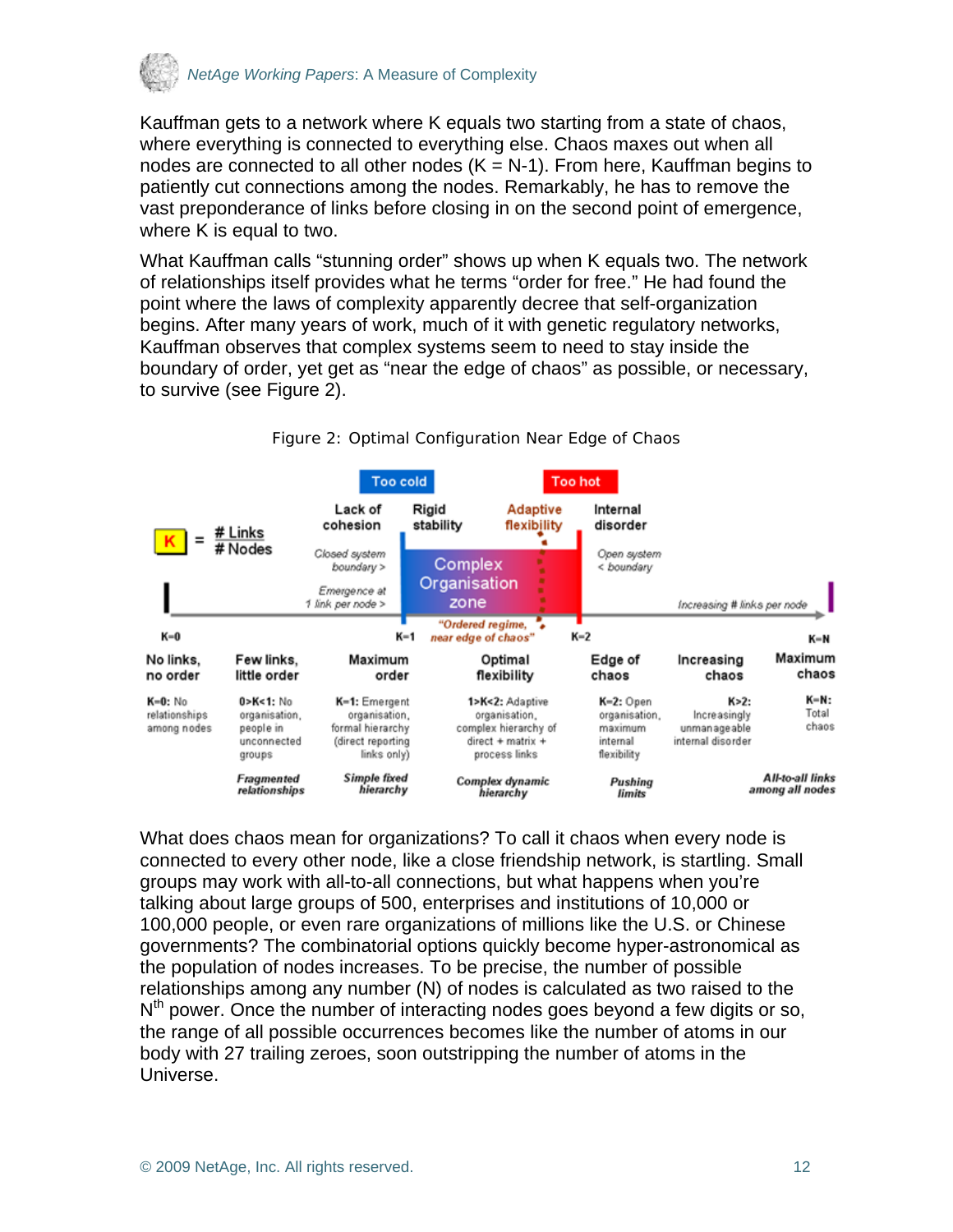<span id="page-12-0"></span>

It would appear that the organizational imperative is to maximize flexibility without losing complete control. You can fail with too few links, and you can fail with too many. In short, for a surviving, thriving system, look for a K value between one and two  $(1 > K < 2)$ .

This gives us two theoretical boundaries, one that defines the population of nodes internal to the system, the *closed-system* boundary where K is equal to one, and a second *open-system* boundary with the external world where K approaches two. Remarkable, if true.

> *K purports to be a gauge of self-organization, a measure of that thin line in complexity between order and chaos.*

#### **From Systems to Agents**

Structure and process are grand concepts. Fortunately, they neatly compress into nodes connected by vertical and horizontal arrows, just what we need to construct a network (see ["Organizational Networks: Core Concepts of People,](http://www.netage.com/pub/whpapers/whpapers/WP_Core%20Concepts.pdf)  [Positions, and Relationships"](http://www.netage.com/pub/whpapers/whpapers/WP_Core%20Concepts.pdf)). Stuart Kauffman's extremely economical definition of a complex agent can be expressed these two types of relationships:

> *An autonomous agent is a self-reproducing system able to perform at least one thermodynamic work cycle.[8](#page-24-2)*

The mouthful, "complex adaptive system," can be reduced to the term "agent." To qualify as an agent, a system merely needs: (1) evidence of its ability to reproduce; and (2) a way to work.

For organizations, the first requirement is already met by a hierarchy that unfolds from whole to part, from top to bottom, from root to leaf. Indeed, in coding hierarchy in software, we talk about "parent" nodes having "child" nodes at the next level down. The whole *is* the sum of the parts with respect to the primary direct reporting relationship. But that is not enough for agency.

To meet the second requirement, an organization must have at least two internal components in an input-to-output relationship. Work relationships between functions separate an organization that is a complex adaptive system from a collection of jobs. Practically, the internal direction of the process flow must line up with the organization's role in its external work process, its niche. Doing work is what organizations are about.

Positions, then, play in both the hierarchical taxonomy of jobs, and the internal process model of work. Relationships—both those based in reporting and those resulting from process—sculpt a position within a design of other positions that adapt to the same strong internal forces. In network terms, these forces are modeled as "directed" links, connections with a will, arrows pointing from here to there. Each carries a strong compulsion, acting as a "force" to use a physical analogy. There is nothing wishy-washy about these relationships.

Hardly a secret from the rest of us, the force exercised by superior over subordinate is the most well-known relationship in management. While the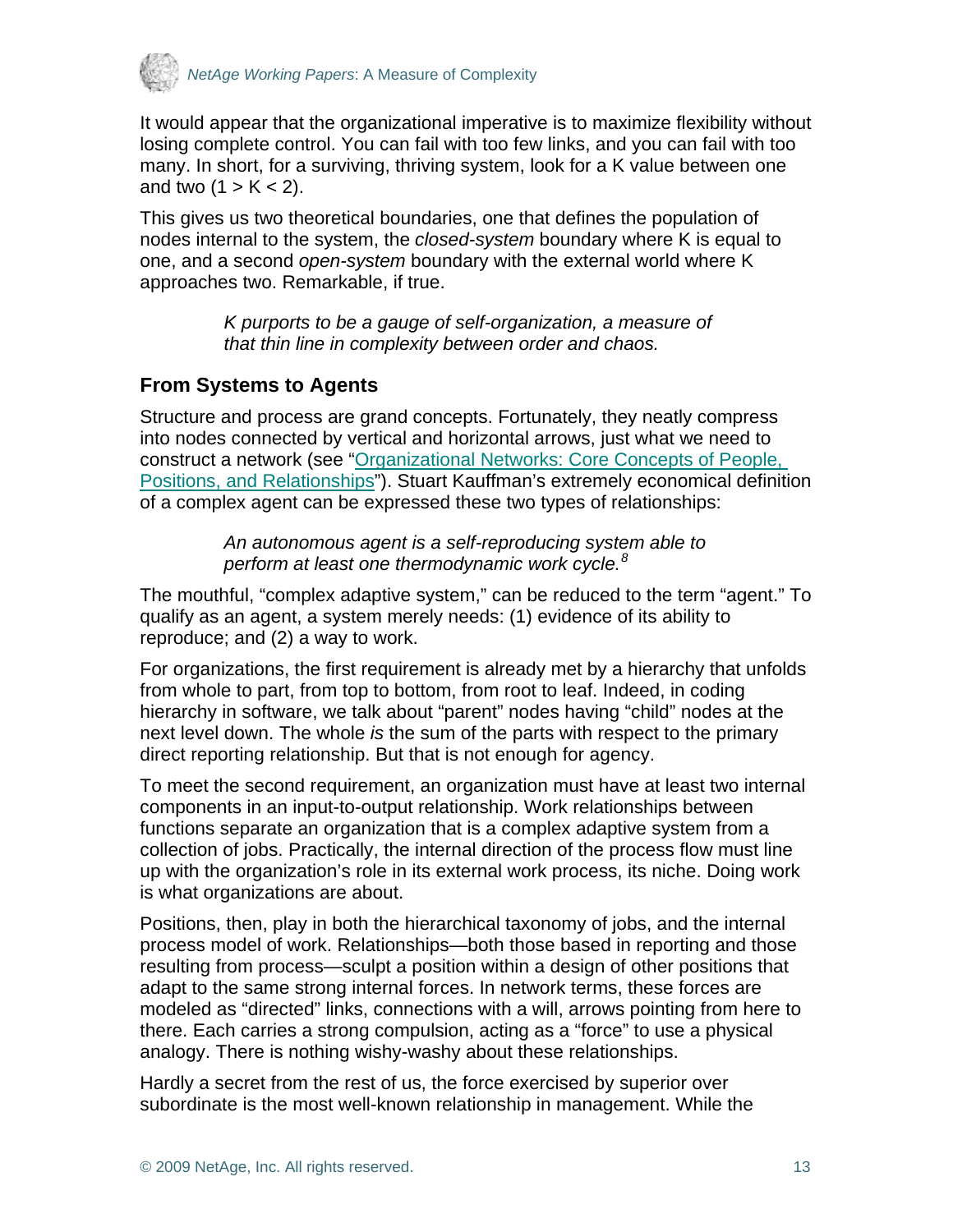<span id="page-13-0"></span>

command from whole to part is not absolute—and may be shared in matrix relations—it is a very strong natural force in organizations.

Internal process flows carry the authority of their place in larger processes, especially the process that defines the niche for the organization as a whole. This flow carries the compulsion of time, from before to after. Although the output imperative generated by this force can be challenged by authority, even reversed by design as in a feedback loop, the upstream-downstream flow is nevertheless the main route to organizational survival.

Process connections are, we believe, the essential links missing from typical pictures of an organization's structure. These flows give life to the configuration of positions and, potentially, the measure of K.

# **Finding K in Organizations**

It sounds abstract, but juggling *order* and *chaos* is really a very visceral experience for many leaders. Their jobs are to manage the daily tension between too much and too little of each. Managers, particularly senior ones with design responsibility for how the organization is put together, are ever-seeking to optimize stability and flexibility in a competitive, chaotic environment. The stakes are huge for getting K, the ratio of links to nodes, right.

Maybe K will turn out to be the "measure of complexity" Patrick Robertson, one of our senior sponsors at Eleum, has pushed us to find since early in our pilot project. He wanted an objective way to characterize the organizational complexity of a unit for comparison with existing performance metrics. At the intersection of complexity and performance measures, he hopes to find organizational leverage and best practices for design. He wants a way to work smarter, better, together.

We already know a lot about the configuration embedded in Eleum's human resource data where K is equal to one. Within that 5000-position organization, each of 650 management positions serves as the root of a sub-network of some size and depth. Thus, we can calculate such network metrics as level, size, and span for all of them. Given the simplicity with which K can be generated, it is equally possible to determine at least one such complexity indicator for each leadership position—or two, if the sub-organization is more than two levels deep.

So here we are, with our map of Eleum where K is equal to one. We have taken a few steps into territory where K is greater than one, based on our pilot collection of matrix reporting links within the hierarchy. Could K possibly be real for organizations? Our internal skeptical selves say it's most likely a metaphorical mirage, but, if true, would be of considerable value.

## **Calculating K**

How do we calculate K to test it? Actually, the calculation itself is amazingly simple, plain division, no advanced math or supercomputer required. What's hard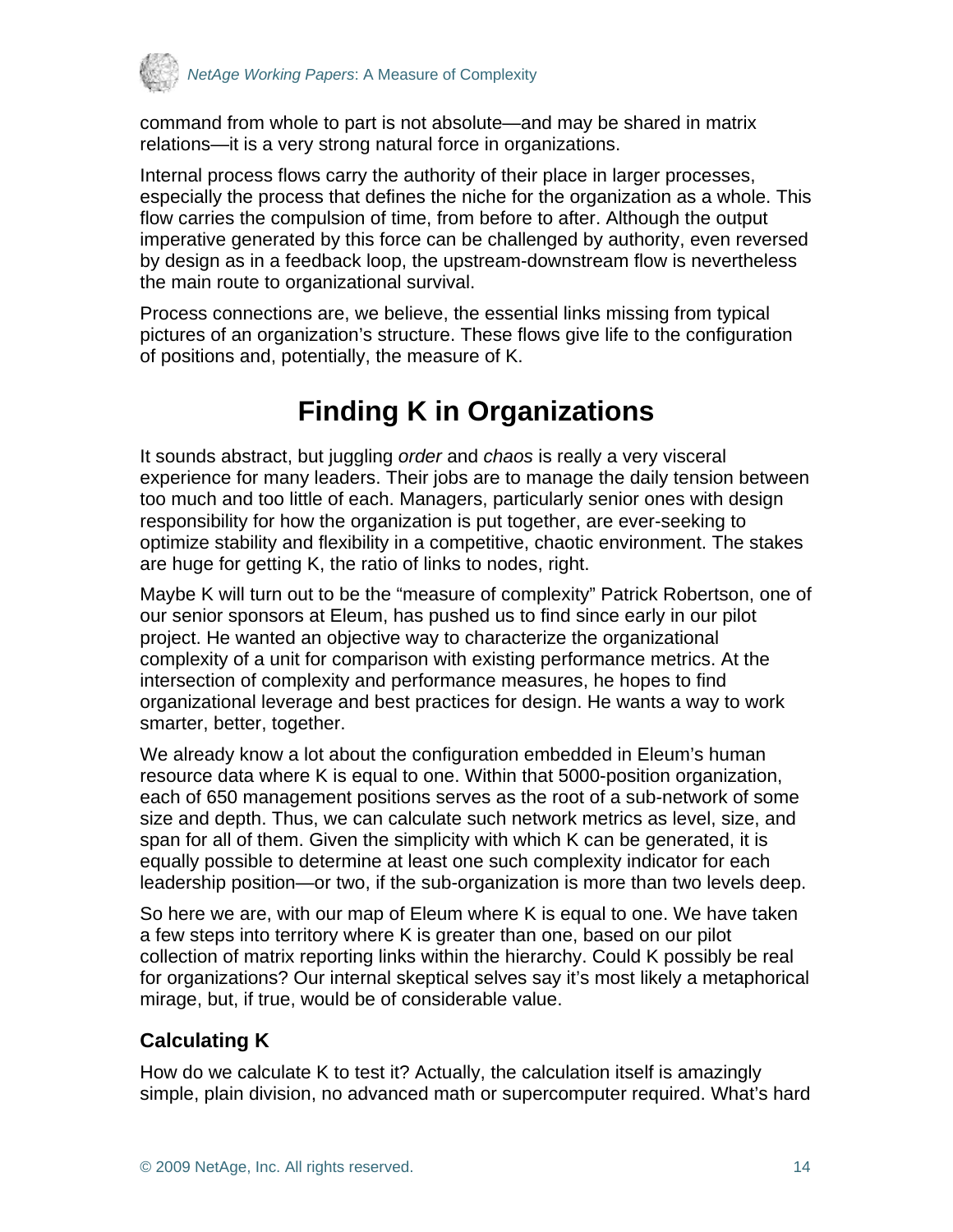

is defining which nodes and links to actually count for calculation. What to include, what to leave out? In truth, though, defining the nodes, as positions occupied by people, also is relatively easy—just count the jobs. Determining which links to count is much harder to do. The trick is to draw the pattern with as few lines as possible while capturing the essence of the whole.

To calculate the complexity measure of an organization's internal design, we propose this: Combine into one network picture both reporting connections and work-process links. Use "from-to" logic to determine a common direction for the links, both vertical and horizontal (see ["Organizational Networks"](http://www.netage.com/pub/whpapers/whpapers/WP_Core%20Concepts.pdf) cited above):

- *From* whole *to* part for reporting relationships, and
- *From* input *to* output for process relationships.

To illustrate, let's look at an example of how decision and process flows connect a small group of positions in a typical commercial organization. Figure 3 is not unlike Eleum's configuration. Here we make an atypical diagram by combining two typical types of pictures into one.





The first type of picture, the organization chart, what our European colleagues call the "organigram," reflects the most fundamental discovery of 50 years of systems thinking. This is the ubiquitous principle of hierarchy, the structure of nested wholes and parts, Simon's "architecture of complexity." Hierarchy, in the scientific sense, is as close to a universal as we have in any 'Theory of Everything'.

The second type of picture shows process flow in its most mainstream formulation. Usually a system is rendered as a "black box" with inputs coming in on the left and outputs going out the right, sometimes with a feedback loop going upstream from output to input (see Figure 1). While the hierarchy structure is a sparse, elegant principle of almost metaphysical attraction, the input-output process model of systems is a plain-spoken, nuts-and-bolts sort of conceptual tool.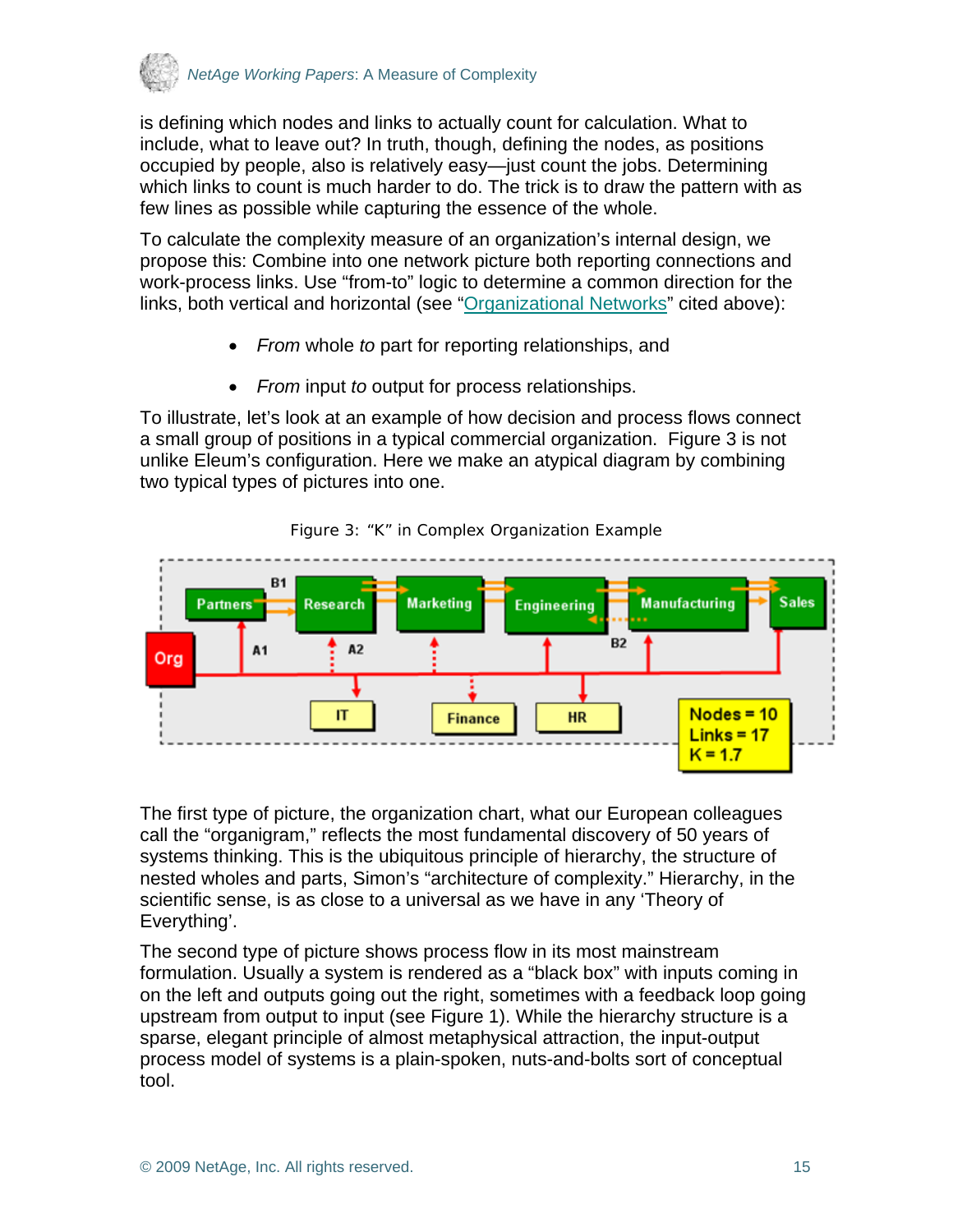

Nowhere has the input-output systems model been more widely adopted than in the organizational and management sciences. It has shown itself to be very practical over the whole range of human scales, from managing small projects to positioning firms along supplier-to-customer value chains. Upstream-todownstream economic flow courses through broad markets and deep into the crevasses of the smallest sub-organizations.

Let's look again at positions in these two contexts. Positions chunk an organization's internal world, differentiating it into a finite set of interrelated categories. A reporting link puts each category in the configuration into a superior-subordinate relationship with another category in the set. We have seen how these simple links can generate large multi-level networks of ordered relationships, as in the Eleum example.

However, just chunking the world is not enough. We need to chunk it into the right functions, and link it together into a smart enough configuration that the system is able to make a living, to survive and prosper. This is what you look for when you open up the "black box" management system, the key nodes and the configuration of process links that drives the system as a whole.

Process relationships among positions are implicit in the category labels themselves, which are literally the sub-organization names and position titles. Drawing the process relationships simply reveals the linkage inherent in the interrelated terminology. For example, units labeled R&D, engineering, manufacturing, and sales carry with them an implied upstream-to-downstream process order.

While solid-line reporting relationships remain the gold standard for formal, objective organizational links, process connections are as about established and explicitly recognized as matrix reports. Process links, like matrix connections, are well known locally, but incompletely understood globally. Knowledgeable people know how the local organizational pieces inter-depend, how the work flows and how it's being supported. That information, however, is rarely collected into an explicit model of the whole organization.

In mapping Eleum's matrix links, we noticed that they largely described how services provided by organization-wide resource functions are distributed to other functions. Matrix connections based on providing services generally showed up a level or two down from the top-level function. Missing from the reporting map are the connections between the workflow functions. Workflow functions that deliver the organization's output generally follow an industry-wide template. This upstream to downstream flow of internal specialties produces an external output.

The Eleum leadership team diagram had a highly-flexible K value of 1.7, near the edge of chaos. When we showed the picture to the Eleum CEO, he grumbled, "Maybe it's not exact, but it's pretty close."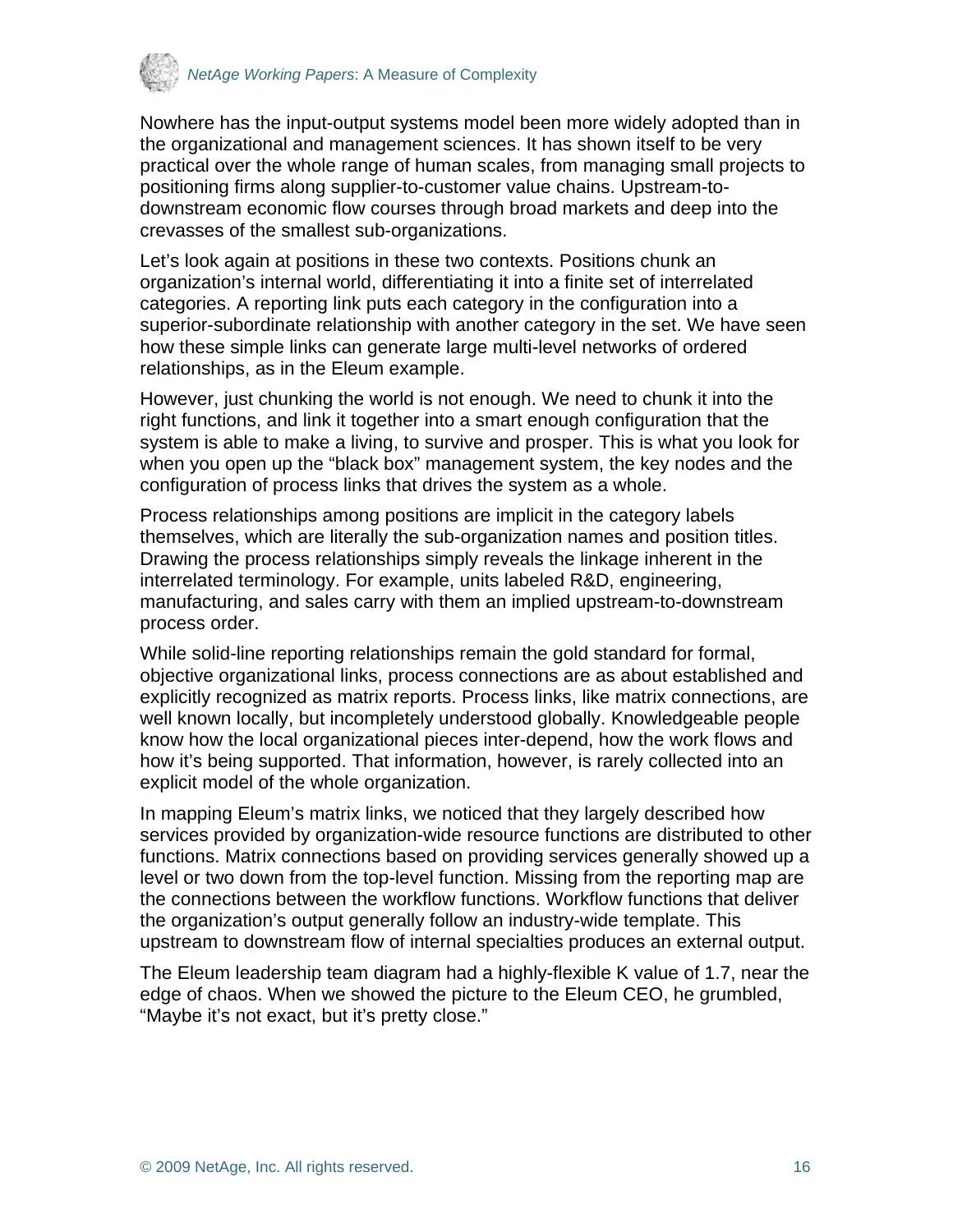<span id="page-16-0"></span>

## **Strong Links Defined**

We lay out a taxonomy of link types in "Organizational Networks," including "Atype" reporting links and "B-type" process links – so-called "strong" links. Organizational hierarchies are interdependently connected by direct reporting and, perhaps, matrix reporting links. If every complex agent has at least one work cycle, then at least one process relationship must be in the mix. Feedback links also are optional, but may appear anyway. These, then, are the formal relationships essential to the internal organization, along with their rules of use:

- Reporting Links (A)
	- o *A1*: **Direct Reporting**, where every position has one and only one direct reporting relationship; the set of nodes in a path of direct links to a root defines the organization core membership.
	- o *A2*: **Matrix Reporting**, where a position may have multiple secondary matrix reporting relationships; it cannot have both a direct and a matrix reporting relationship to same node.
- Process Links (B)
	- o *B1*: **Primary Process**, where every agent has at least one input-output work relationship between two component nodes.
	- o *B2*: **Feedback Process**, which provides both dampening and accumulating loops; two nodes may have both primary process flow and feedback relationships between them.

We establish a toehold in organization complexity by mapping the hierarchy using one of the strong forces, direct reports (A1). From the hierarchy base, a more comprehensive model of internal complexity emerges from the more subtle pattern of all four strong forces of organizational configuration.

Fundamental forces of structure and process are, we believe, the dominant ones for defining the internal configuration of positions. Here, then, is how we propose to calculate K for an organization.

> *Take N positions that connect to a root node by N direct reporting relationships. Add additional matrix and process links between those positions, as necessary. Sum all the links and divide by N.*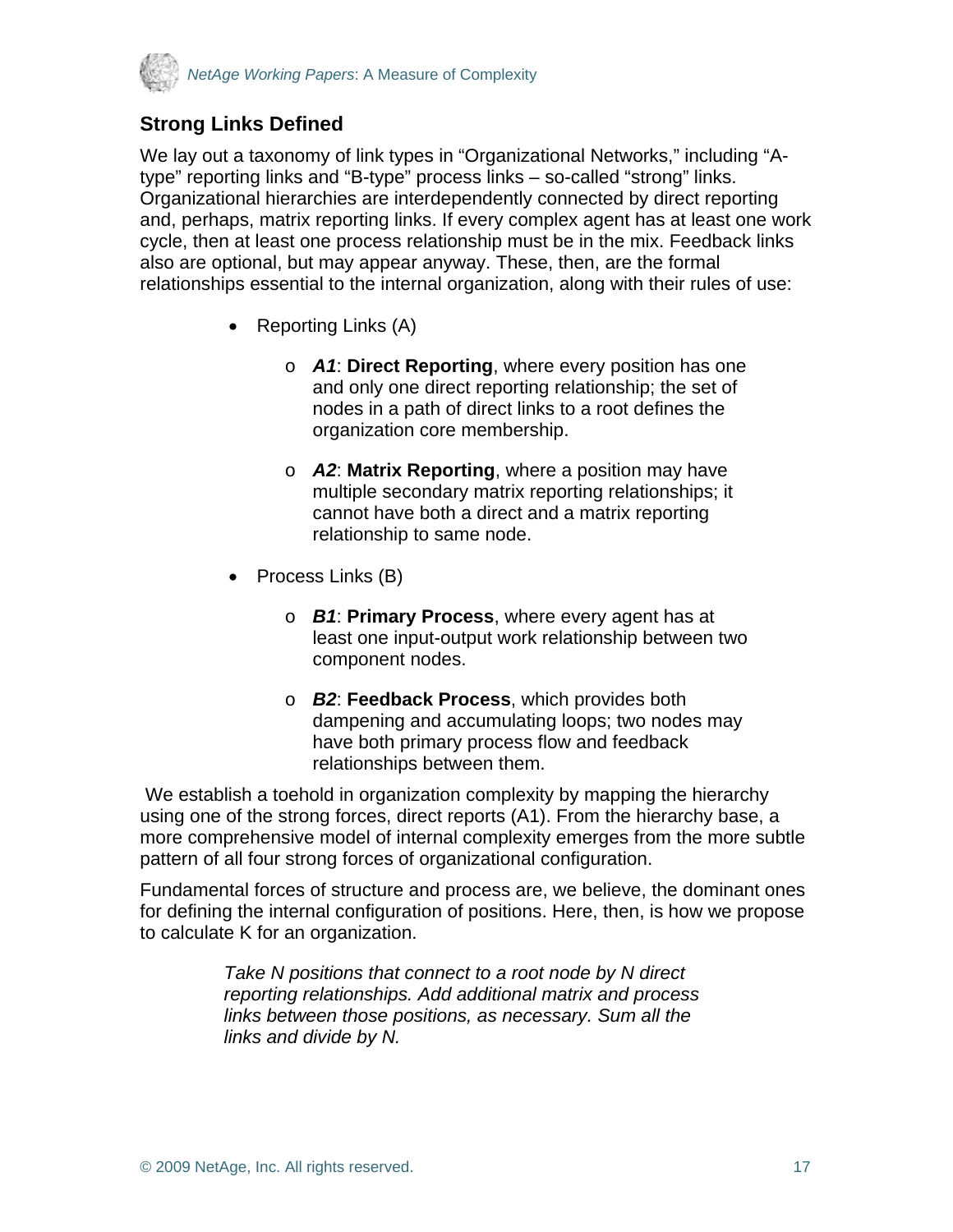<span id="page-17-0"></span>

Seems simple—most likely, too simple. But, there is a significant payoff for largescale human problem-solving at this critical point in history if K proves applicable to organizations.

### **Search for K Enriches Hubs**

In seeking K, we have unconventionally added process links to the usual organigram of reporting links. This potent mixture adds richness to the analysis of hierarchy, bringing the organizational configuration to life. We can calculate these strong links, separately and in combination, for every job in the organization. These measures are particularly illuminating for management positions, the interacting pattern within the whole.

For positions connected by both structure and process links, both "in-degrees" and "out-degrees" are meaningful. These measures refer to the count of arrowheads pointing in the same direction, either into or out of a node, whether vertically or horizontally aligned. Moreover, these degrees can be calculated for each type of organizational force and its impact on one position.

With hierarchy, we see only one type of hub, the downward-facing reporting spans of management. When we add matrix links, reporting spans continue as the focus of hub and hotspot drama. The relative handful of positions accountable to two bosses hardly registers, not even the rarer few with more than two matrix reports. This is true despite everyone knowing how tough it is to have more than one boss, considerably more difficult than having a few more people reporting to you.

The situation becomes much more interesting when we join in process links. A position may have multiple process inputs from other functions as well as the decision inputs from a primary direct-link boss and perhaps one or more dottedline bosses. Now *input* hubs, places of process and reporting confluence, show up alongside *output* hubs, themselves newly enriched by process linkages.

A huge amount more information about the organization network schema is available by adding matrix and process relationships to a core hierarchy network.

## **Benefits of Knowing K**

By mapping decision and process flows together, we gain a better picture of the formal organization's complexity than by analyzing the hierarchy alone, with process hubs revealing themselves alongside the reporting hubs. K is just a potential (big) bonus to the basic program of scale-free and small-world modeling suggested by the new network science.

If K arises in organizations, we see a number of ways to use it as a rule-of-thumb measure:

> • As a diagnostic (Is the organization too inflexible? Too out of control?)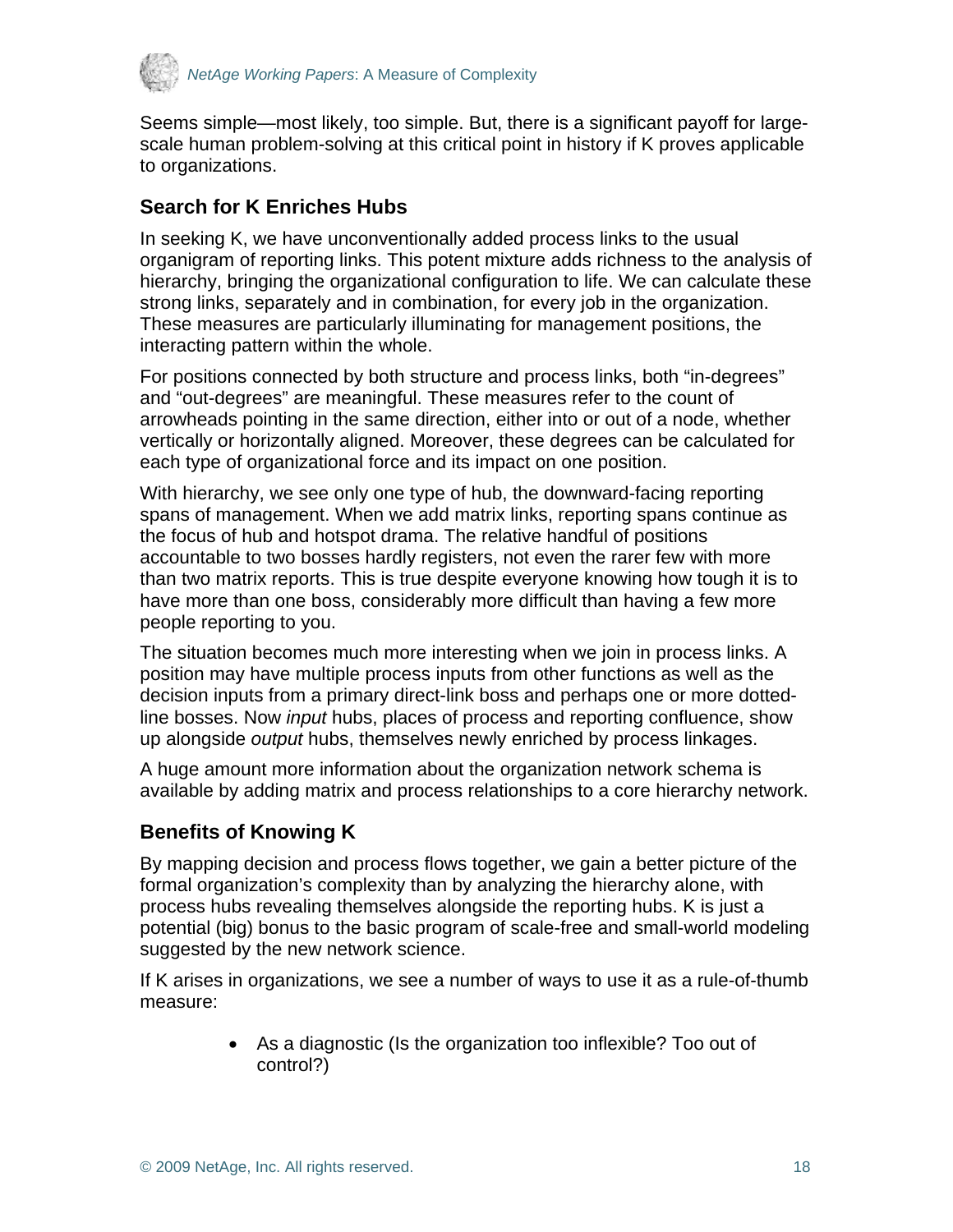<span id="page-18-0"></span>

- As a target (Do we need to increase our creative capability here? Do we need to reduce complexity to improve safety there?)
- As a tuning device (How can we best adjust and adapt to external forces?)

As a network metric, K appears to be completely scalable, applicable to organizations small and large. For leaders of multi-level organizations, there is a complexity measure for the leadership team as well as the whole network subassembly of positions.

Here, maybe, is the complexity measure sought by our Eleum sponsor. Comparisons with performance measures may suggest optimal ranges for different types of organizations and sub-organizations. People, with their own preferences for more or less stability or flexibility in their jobs can be better matched to jobs that suit them.

> *The web of relations changes, adapts, and evolves dynamically in and around the human players—holding the whole together.*

# **Neighborhood, Community, Environment**

Recognizing the already speculative nature of the application of K to internal organizational network dynamics, it is nevertheless inviting to go out on even shakier ground to account for the open-systems reality of real-world organizations.

Can we extend the idea of K, the measure of cross-coupling, to an organization's one-degree neighborhood, its two-degree community, or to more distant contexts? The investigation of higher K realms is required as we extend the organization network map to include other node groups and relationships.

"Who are we and what do we do?" We have hitherto placed a sharp boundary around the "we," defining internal positions as those connected to a root by a hierarchy of directed reporting links. This mirrors well the old-paradigm view of a closed-boundary  $(K = 1)$  hierarchy-bureaucracy, but it misses the true nature of the inter-penetration of internal and external boundaries of open systems. While we have opened up the internal configuration with process links and explored the elusive boundary between order and chaos, we have held tight to the core root set of hierarchy-identified nodes.

Knowing who *we* are, who is inside and who is outside, is crucial. But we are not alone, and all outsiders are not the same. So, carefully, ever so carefully, we open up the model to external actors that play crucial roles in the organizational drama.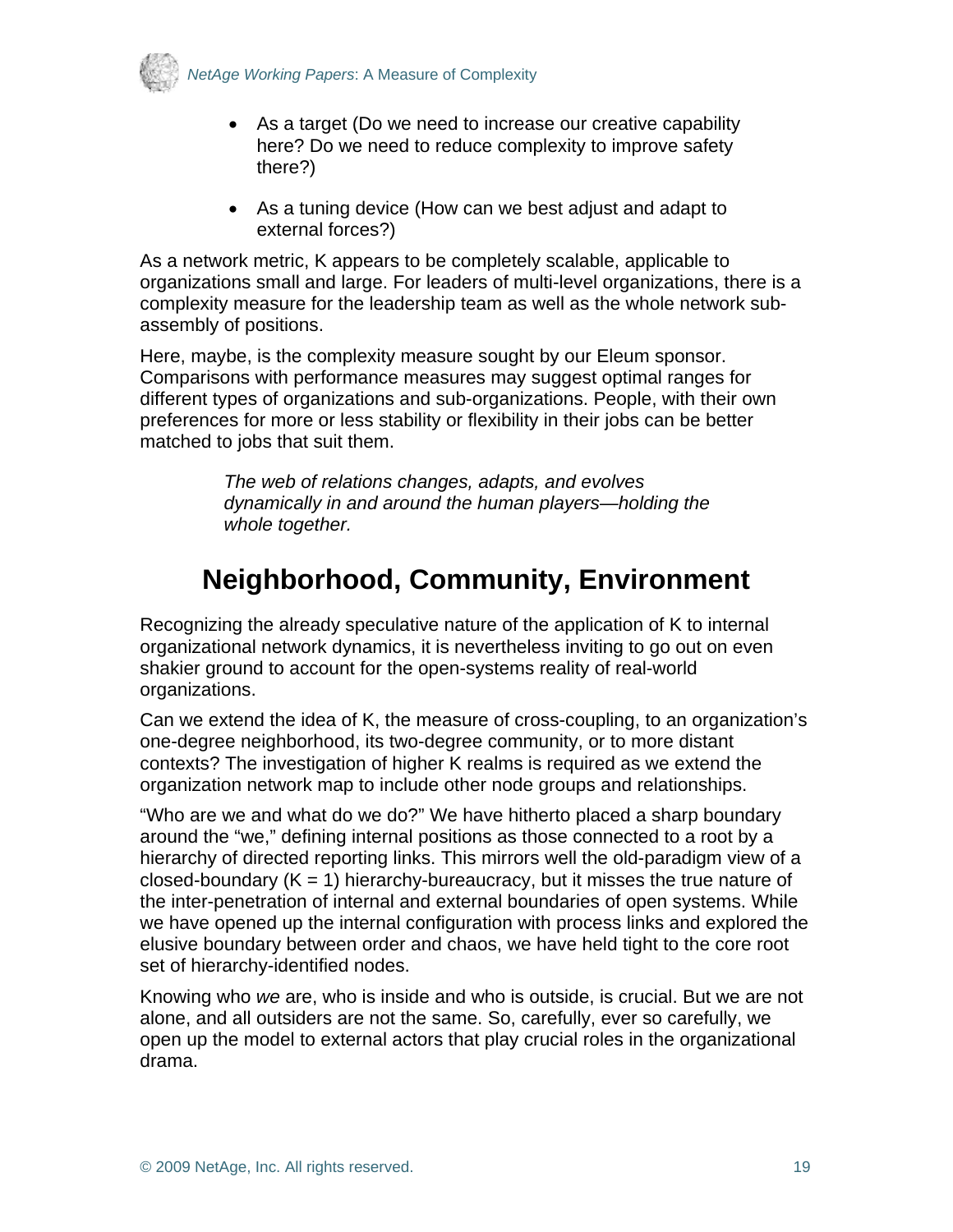<span id="page-19-0"></span>

## **1. Neighborhood: One Link Out**

*We look, first, one link out from the perspective of each node in Eleum's network. Each node asks who are its neighbors, nodes one link away?* 

Eleum's internal "inside neighborhood" has already been accounted for in the core configuration. Some positions, however, are connected to external actors, players essential to the organization's ability to function in its environment—and survive (see Figure 4). An organization's:

- Matrix reports may stretch to external managers;
- Output functions may connect with external customers;
- Input functions may link to external vendors;
- Contractors and consultants are one link away; as are, perhaps,
- Regulators and other key stakeholders.



Figure 4: Neighborhood, Community, and Environment

It's a big and important world that is connected within one link (one degree) of any node in the core (root) network. Network science knows this as the "network neighborhood." From the perspective of a root point of reference, an organization's neighborhood is defined as the network of nodes connected to core member nodes by one directed link, in or out.

An organization network's neighborhood of direct working relationships includes its most vital connections in the adaptive play to live long and prosper. This close-in set of external relationships is becoming ever more important as the current corporate focus on core competencies combines with a still-accelerating trend to outsourcing. These opposing forces are tearing apart the old-style topdown hierarchy that does everything. Internal and external functions are reintegrated through complex network relationships.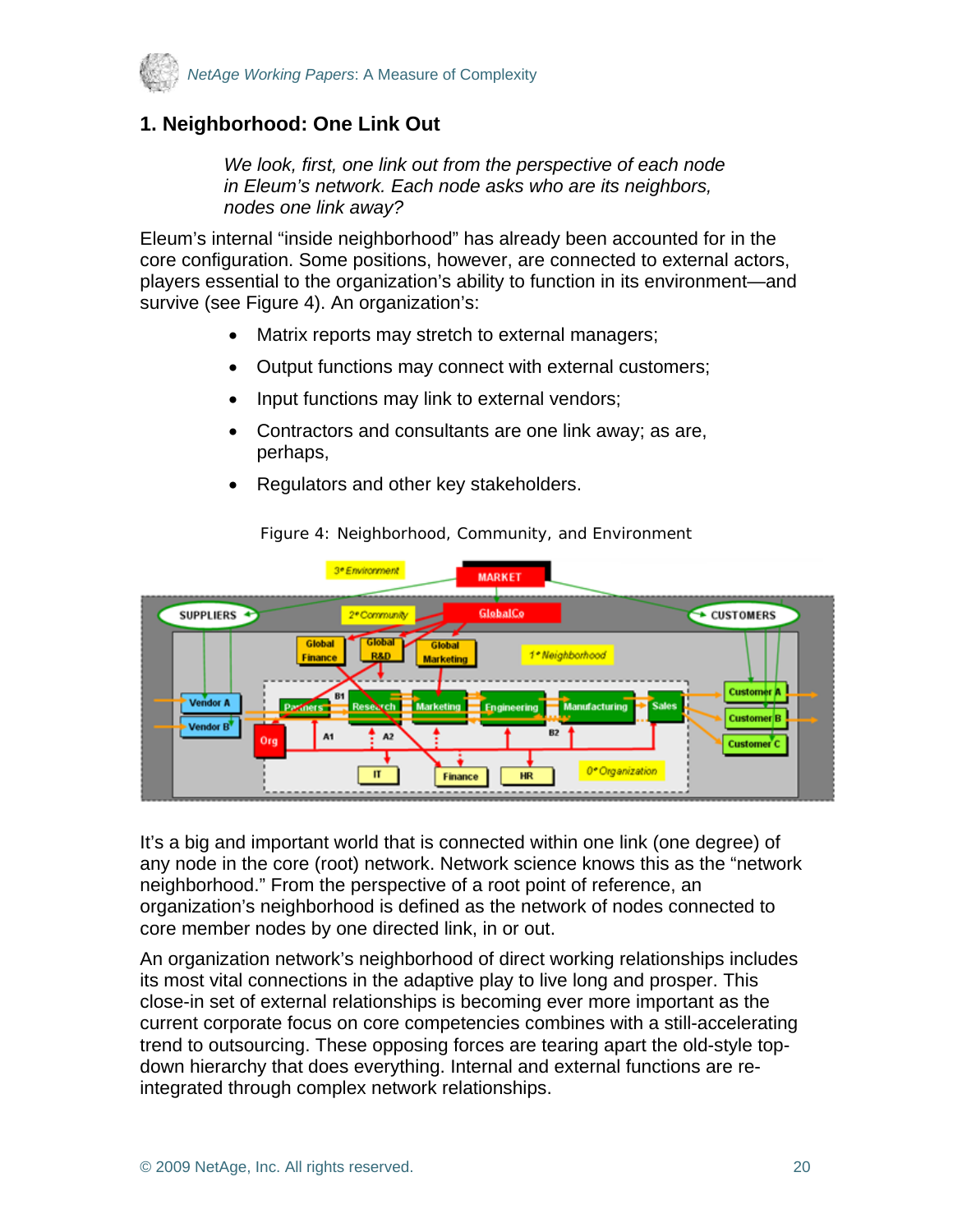<span id="page-20-0"></span>

## **2. Community: Two Links Out**

*We look next to nodes two directed links away, nodal actors who comprise the local community.* 

Two links may be the "near horizon" of a complex adaptive network. We have noted before our anecdotal observation that people typically track connections one and two links away from themselves. Without tools to help, the multiplicity of people and positions three, four, or more links away becomes mentally unmanageable.

Neighborhoods are formed from close relationships, *immediate* connections with external people, positions, and organizations. Communities in turn include *mediated* relationships with nodes two links away. Beyond two links, the number of relevant nodes fades into a confusing blur. We label the endless habitat of unknown actors outside the local community an organization's "environment", three or more directed links away from a core member of the root network. These larger meshes in which organizations are embedded are summarized in Figure 5.



Figure 5: Neighborhood, Community, and Environment

As we reach out of the comfort zone of one link to include people two links away, we gain the "strength of weak ties." Mark Granovetter famously demonstrated years ago that key connections in finding a job came through friends of friends (two degrees of separation), not intimates (one degree) that tended to know one another. More recently, the small-world work of Watts and others has shown how these cross-group linkages reach beyond the tight clusters of inbreeding,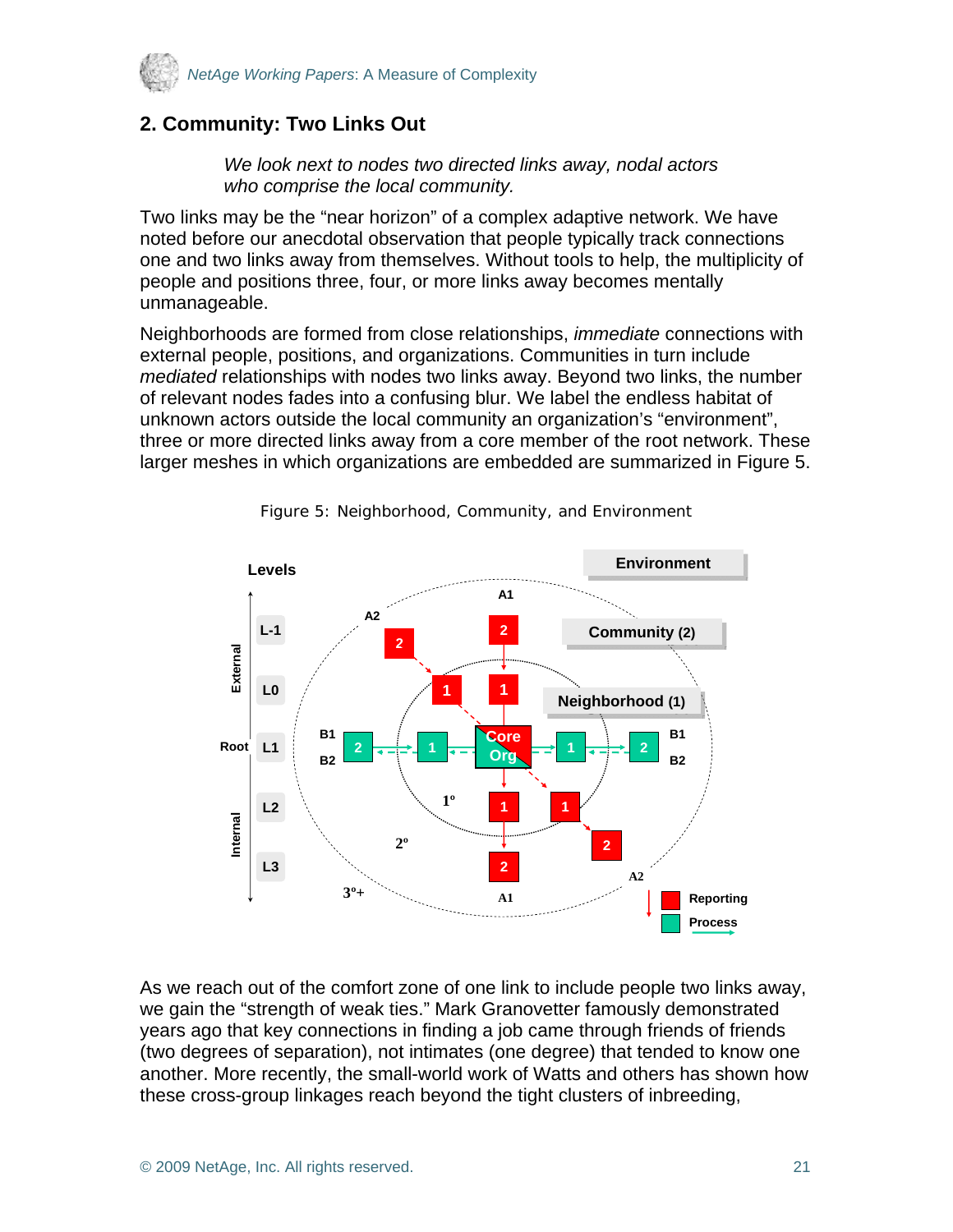<span id="page-21-0"></span>

dramatically shortening communications and decision-making paths for the whole network (see ["Revolution in Networks"](http://www.netage.com/pub/whpapers/whpapers/WP_Network%20Science.pdf)).

While we defined the core set of hierarchy positions as *internal* actors, we include a broadened perspective of organization units and groups as *external* actors. Indeed, external members in internal groups and internal members in external groups thread critical interdependent neighborhood and community strands across the organization's boundary.

## **Self-Organizing External Boundaries**

An expanded view of boundaries one and two links away suggests more markers of self-organization, new relevant ratios of links to nodes, possibly new Kbreakpoints beyond two. Self-organization is not just an internal process, but is also an interactive process, involving other organizations. All local organization species are together dynamically developing the local market landscape. An organization's piece of this dynamism is exercised through the other agents it touches and interacts with.

There is, we speculate, a K-value associated with an organization's one-degree neighborhood, a measure of the interconnectedness of a network and its neighbors. Too few connections and the organizations are just a set of independent operators looking out for themselves. Too many connections relative to the root of a particular organization may mean a neighborhood in chaos, one that is internally stressed and unable to find the minimal alignments between organizations, roles, and people.



Figure 6: Expanded K-Values (Speculative)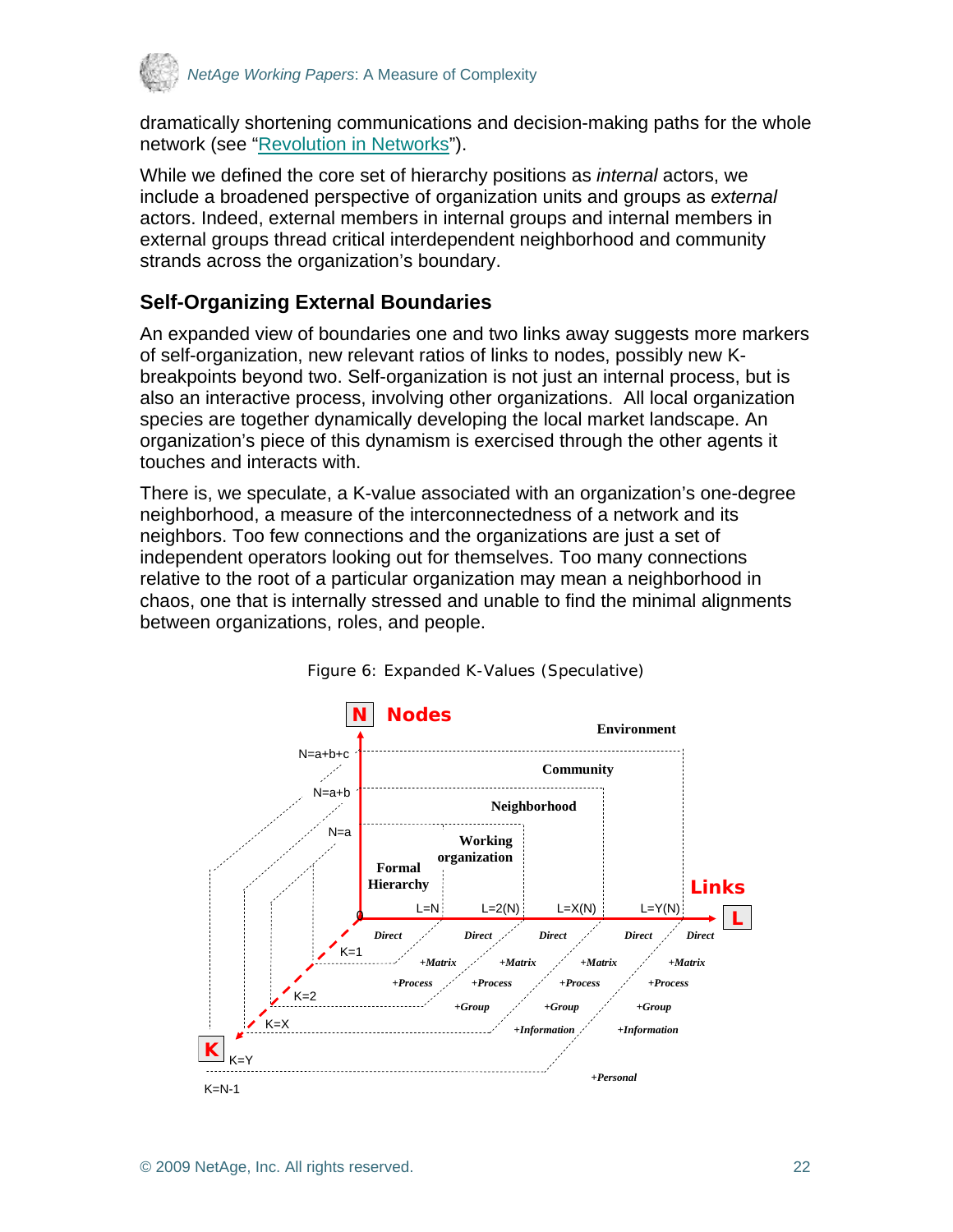<span id="page-22-0"></span>

We extend the same reasoning to the larger ecology of relationships, and posit yet another distinctive K-value for a fainter community boundary at the two-link horizon from a given root network point of reference. This outer boundary, however, would be as murky and messy a line as the K-equals-one boundary is brilliant and sharp.

Who knows? We have taken only a few tentative experimental steps toward gathering neighborhood data and have no community node maps. So, this is just a speculative sketch of a more comprehensive theory of organization networks to be explored as people develop their own models. We combine these hypotheses into a single schematic that extends the organization network model from internal to external boundaries (see Figure 6).

This schematic fills out the network model for more ambitious organizational scenarios representing truly open systems. It gets us into a turbulent realm of dynamic dances between cooperation and competition.

# **Intelligent Collaboration**

*The promise of the new science of organization networks is for people to work together better. Not just incrementally better, but a step-change better.* 

The story of human groups *is* collaboration, "people working together," the literal meaning of the word. Collaboration, co-labor, is the something more of human organization. People as individuals do not alone a group make; their interactions weave the single strands into an "us." Synergy is inherent in nature's networks, brought to life in human organizations by collaboration.

#### *Collaboration is good organizational design in action.*

Organizational intelligence is today's leading edge of a fast-moving wave of change. A big leap up in human collaborative capabilities is possible, if not probable, based on the new digital-era technologies, most fundamentally and obviously represented by the computer and the Internet. Virtual communications and shared memory release our collective ability to collaborate from the limits of physical place and time. Virtual location and asynchronous time embrace a world of possibility, opening up vast new variety to everyone everywhere—for better and, unfortunately, for worse (e.g., terrorist networks).

The web burst forth as a still-accelerating explosion of pent-up connectedness between people that has been awesome—and shows no signs of lessening its impact on the ongoing drama of global civilization. The great tussle between the declining-but-still-strong Industrial Age and the emerging Information Age reached a decisive breakpoint with the release of the HTTP protocol and the first browsers in the early 1990s. A global giant cluster network of technologies and people formed. From the beginning, it was known simply as "the web."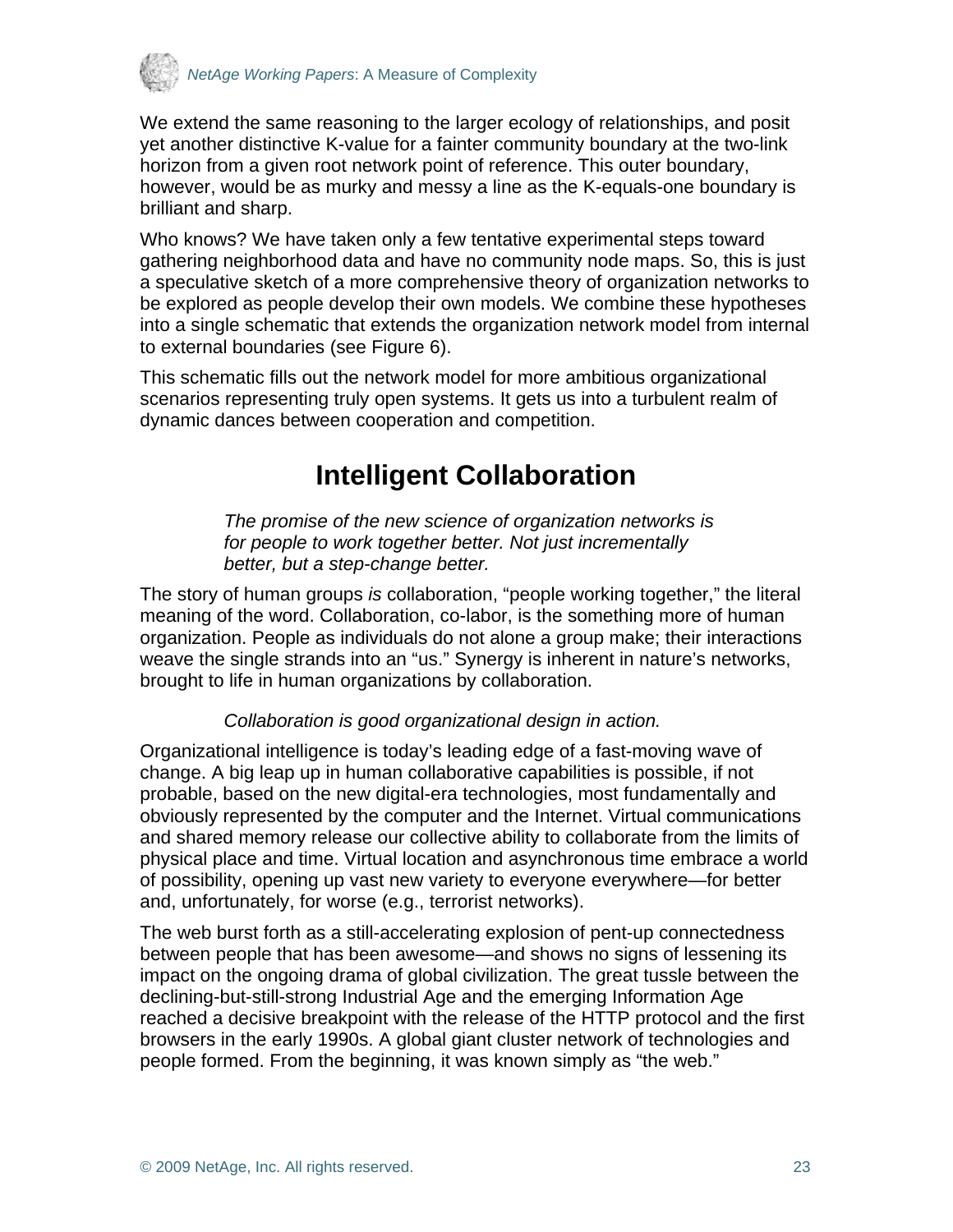

We may be on the backend of the first inflection point in the meta-organizational leap. Every organization on the planet is now coping with, and using where possible, the expansion of possibility mandated by the technologies of the information era.

 Organization configurations have no choice. They must adapt to the new environmental reality, or die. Being human, such adaptations are astonishingly varied. Indeed, as we enter the steep part of the ascendant curve of Information Age change, new organization configurations are both numerous and wildly different—a veritable zoo of network forms. We are in a Cambrian period of explosive innovation in virtually-enabled organizations. Simultaneously, there is a ferocious process winnowing these variants and selecting a few configuration winners to take us into our collective future.

Virtual time and place challenge us as members of groups of every size to adapt to the new possibilities. Hubs in the new network forms bespeak variety, but also the boundaries that point to the inevitable awkward point of tension between confining order and unconstrained chaos.

Smart money looks for intelligence to give evolutionary advantage, whether biologically or economically. As students of new forms of organization for many decades now, our bet is on smart organizations, intelligent collaborations, networks that think.

> *Ours is a time of historic struggle between emergent complexity and reductive simplicity. It will, we predict, be a victory of collective brain over brawn.*

For *us*, in small organizations and large, the lid is off variety. A Pandora's Box of catastrophic changes and awesome possibilities has opened with the current evolutionary acceleration—and may the fittest collaborators win in the Network Age.